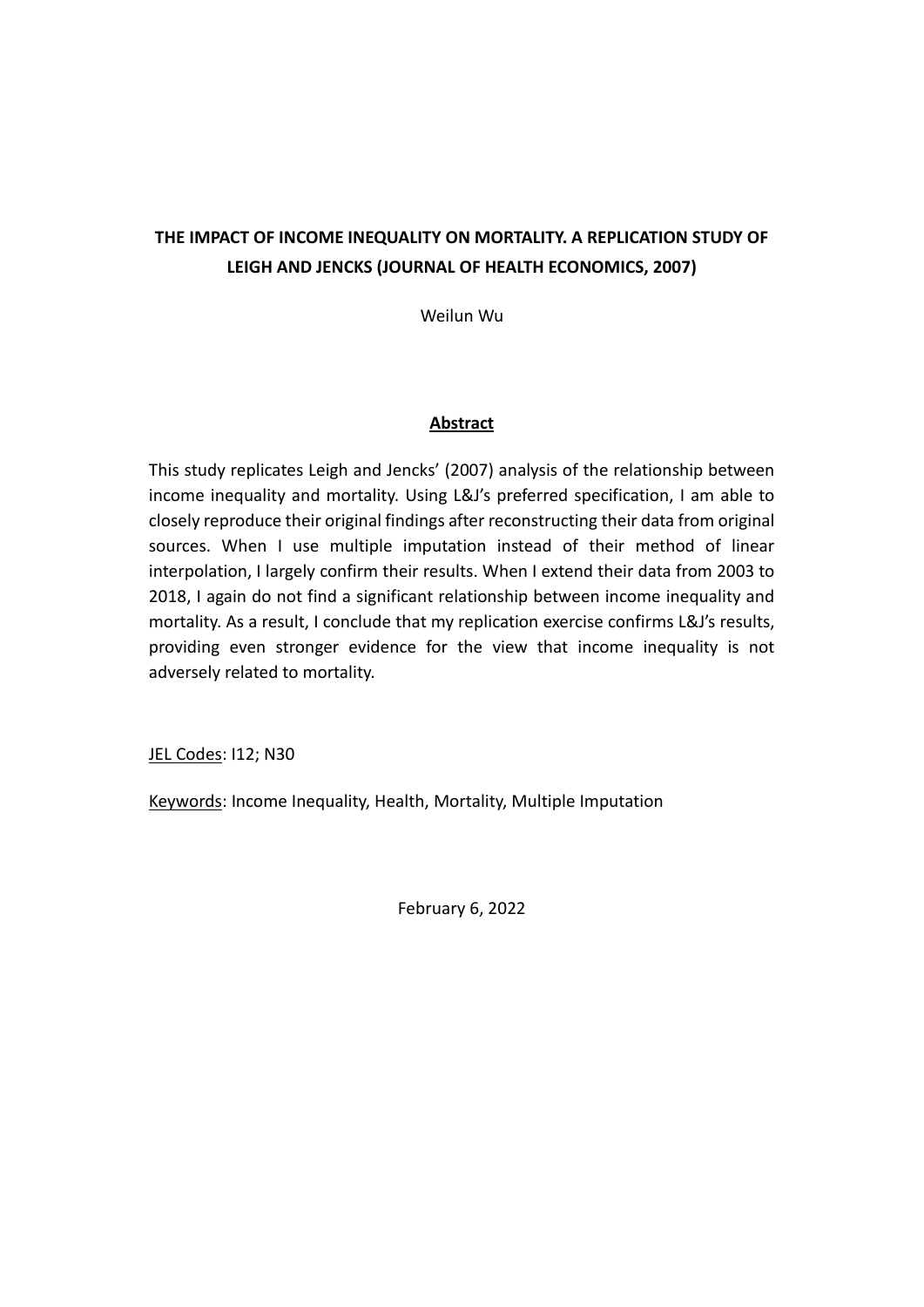### **1. Introduction**

The relationship between income inequality and health has been widely studied. One claim that has attracted particular attention is that greater income equality is associated with better health outcomes in developed economies (Wilkinson, 1998; Wilkinson, 2002; Wilkinson & Pickett, 2006). This is commonly referred to as "Wilkinson's income inequality hypothesis", or just "the income inequality hypothesis". Despite numerous analyses, and numerous systematic reviews, the income inequality hypothesis remains contested (Rodgers, 1979; Fiscella & Franks, 2000; Gravelle et al., 2002; Lynch et al., 2004; Macinko et al., 2003; Subramanian & Kawachi; 2004; Macinko et al., 2004; Kondo et al., 2009; Patel et al., 2018; Kim, 2019). One of the most prominent studies disputing this hypothesis is Leigh & Jencks (2007). L&J has been cited 56 times in the Web of Science and 160 times in Google Scholar.

Using long historical data from 12 OECD countries, L&J estimate the relationship between income inequality, measured by the share of income going to the top 10% of income earners, and (i) life expectancy and (ii) the log of infant mortality. Their key finding is that the estimated effects of income inequality largely disappear when one controls for country and year fixed effects. Not only are the estimated coefficients statistically insignificant, but they are economically negligible, even when evaluated at the endpoints of the associated 95% confidence intervals.

As one might expect when using cross-country data over long time periods, missing data are an issue. L&J's key findings, reported in Columns (7) and (8) of their Table 4, are based on a relatively small subset of complete observations. For example, while the full data allow for a possible 528 country-year observations, the education variable they use as a control variable only has 108 records because the corresponding data are collected at 5-year intervals.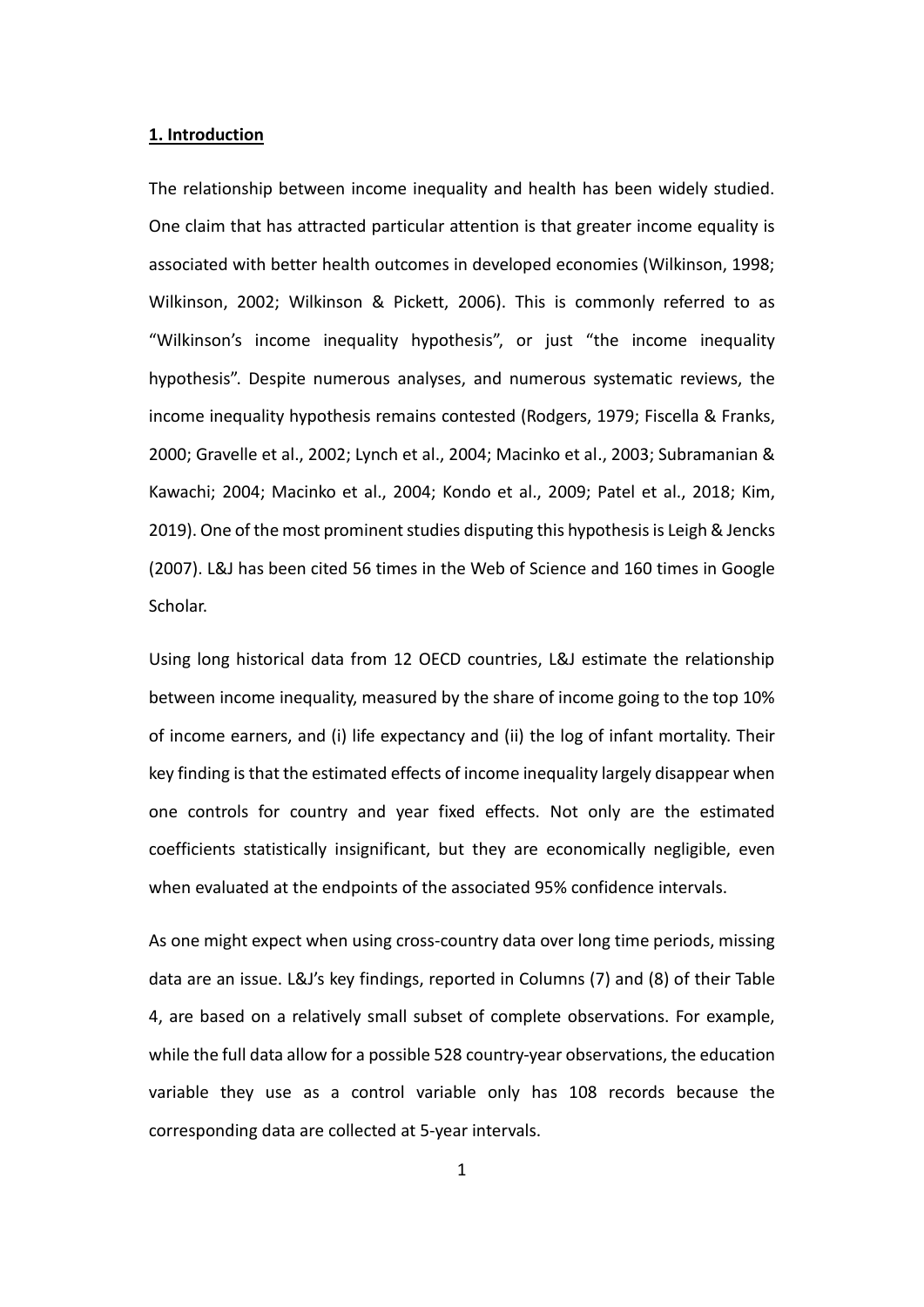To address the problem of missing data, L&J use linear interpolation to fill in missing values. Unfortunately, interpolation can cause bias in both estimated coefficients and their standard errors (Little, 1992; Allison, 2001; Musil et al, 2002; Enders, 2010). This raises concerns about both the coefficient estimates and the confidence intervals reported in their paper.

Because of its importance in the literature, and the concern about missing data, I have decided to replicate L&J. In the first instance, I am interested in determining whether using proper procedures to address missing values in L&J's dataset might affect their results. I also want to investigate whether their findings hold up when their data are updated to the most recent available. The result from this replication exercise is that I confirm L&J's conclusions, providing even stronger evidence for the view that income inequality is not adversely related to mortality.

### **2. Replication of the data**

The data and code that Leigh and Jencks' (2007) used for their estimation are posted at *Harvard's Dataverse*. Their longitudinal dataset consists of annual observations from 1903 to 2003 for 12 countries. The original, underlying data sources are all publicly accessible. Unfortunately, the only version of the inequality data that L&J provide is post-interpolation. As a result, in replicating their work, I need to go back and reconstruct their dataset from the original sources.

L&J focus on two outcome variables, life expectancy and infant mortality. Both of these are primarily sourced from the Human Mortality Database (HMD). $1$  HMD has

<sup>&</sup>lt;sup>1</sup> According to Leigh and Jencks' (2007) appendix, the mortality data for some countries are differently sourced. Thanks to the authors' notification of these different data sources, I successfully replicated the mortality data for corresponding data sets. These countries are: Australia, Ireland, and the United States.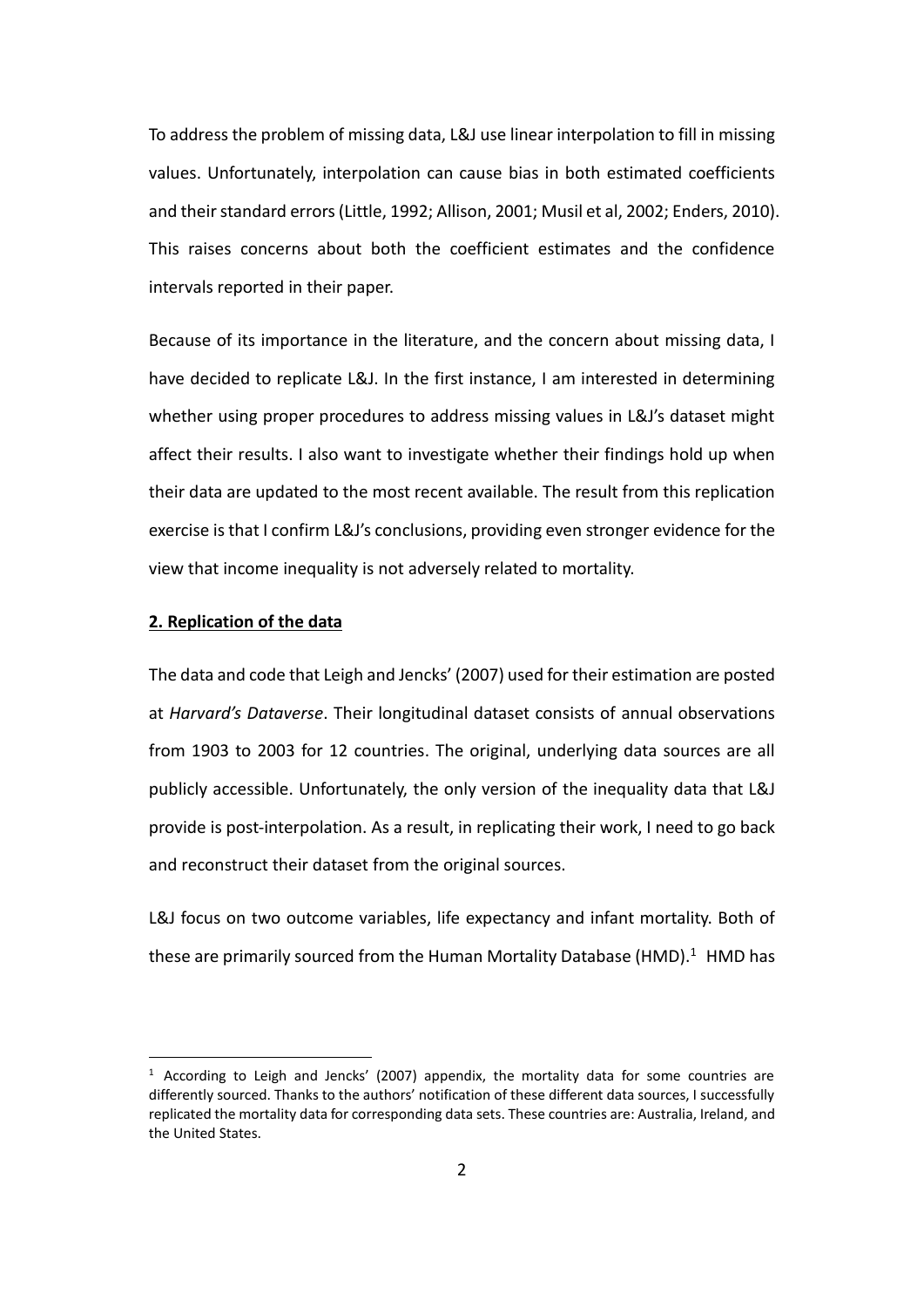been updated since L&J collected their mortality data in 2002. My replication uses these updated values.

There are several issues involved in replicating the key independent variable, *"Top Share 10"*, which is the share of total income held by the richest 10% of earners. L&J cite Leigh (2007) as their source for *Top Share 10.* However, there are some differences in these series. One difference is that L&J's *Top Share 10* includes capital gains in its construction of income inequality, while Leigh (2007) does not include capital gains. An explanation for this and other discrepancies is provided in the online supplementary materials that accompany L&J (Leigh & Jencks, 2013).<sup>2</sup> My reconstruction uses Leigh (2007) because pre-interpolation values for *Top Share 10*  are not available for L&J.

With respect to the control variables, GDP is sourced from *Maddison Database 2010* (Maddison, 2010). Health expenditure data are taken from *OECD Health Data 2007* (OECD, 2007). Educational attainment is acquired from Barro and Lee (2013). Despite the fact that my reconstructed dataset uses updated values, I am able to closely match L&J's post-interpolation results.

### **3. The issue of missing data**

Missing data are a problem for Leigh and Jencks' (2007) dataset. It is difficult to know how severe a problem because L&J did not provide a copy of their data before they

<sup>&</sup>lt;sup>2</sup> Regarding these discrepancies, Leigh & Jencks (2013) write: "Note that Leigh & Jencks (2007) cites Leigh (2006). That paper (drafted in February 2006) used top incomes series that were as up to date as possible at the time. Where possible, the series in Leigh & Jencks (2007) include capital gains. In a revise and resubmit in December 2006 (after Leigh & Jencks 2007 was in press), referees asked for the series in Leigh (2006) to be updated to exclude capital gains. In addition, several of the top incomes papers had been updated during 2006, so where this had occurred, Leigh also updated the series. The country most affected by this is Ireland, for which Nolan revised upwards his preferred estimates. If Leigh (2006) is published, readers should be aware that there will be some minor differences between the series there and the series used in Leigh & Jencks (2007). These differences are partly a product of compiling top incomes series from working papers, and partly due to the issue of whether to include or exclude capital gains."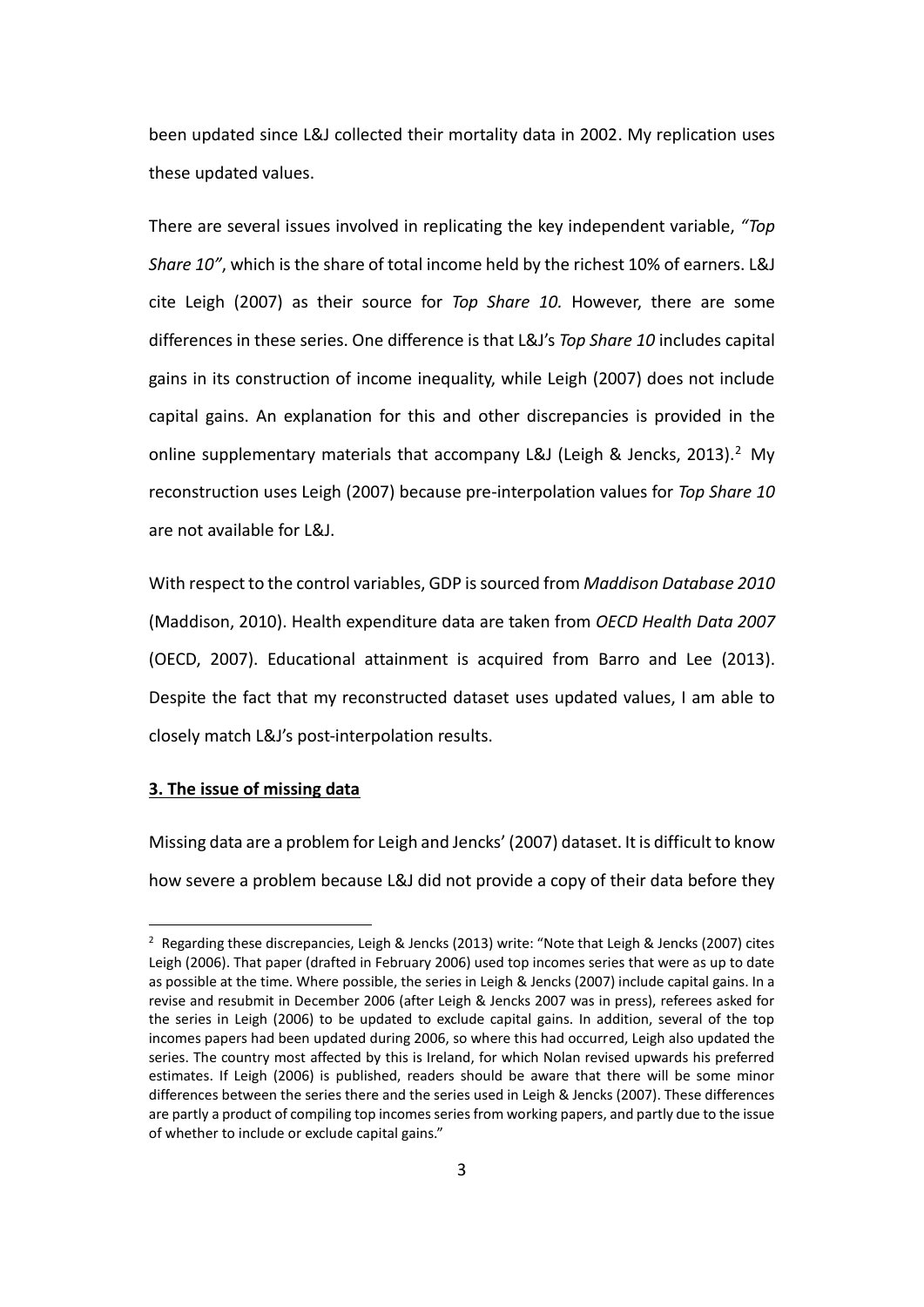applied interpolation. Accordingly, I calculate missingness from the dataset that I reconstructed using their original sources. The results are presented in TABLE 1. The rates of missingness vary widely across the variables.

The main independent variable of interest, *Top Share 10*, has about 14% missing values. *Average years of education of adults aged 15+*, which is used as a control variable in the analysis, has 80% missing values. The latter is due to the fact that the underlying data are reported at 5-year intervals.

The union of multiple variables with missing values increases the missingness rate even further, as all variables must have data to be included in the regression. For example, in the "Complete Case" specifications of TABLE 2, the regressions for life expectancy (LE) and the log of infant mortality (IM) have 64 and 69 observations, respectively. This represents a large loss of information compared to the full set of 528 observations. This explains why L&J turned to linear interpolation to increase the size of their dataset.

Linear interpolation assumes that variables are a function of time and uses the closest data points to "predict" the missing values. This approach has several shortcomings. It ignores the association between missing values and other variables. It only relies on time to "predict" missing values and ignores the predictive power of other variables. Further, interpolation artificially reduces variation in the data. Interpolated values all lie on a straight time line, ignoring the randomness that occurs in naturally occurring data.

In fact, the linear interpolation method that L&J employed did not fill in all of the missing values in their dataset. For example, it did not interpolate *Top Share 10* data when there was a gap in the data of more than four years. The post-interpolation datasets that they used to estimate the specifications in Columns 7 and 8 in their

4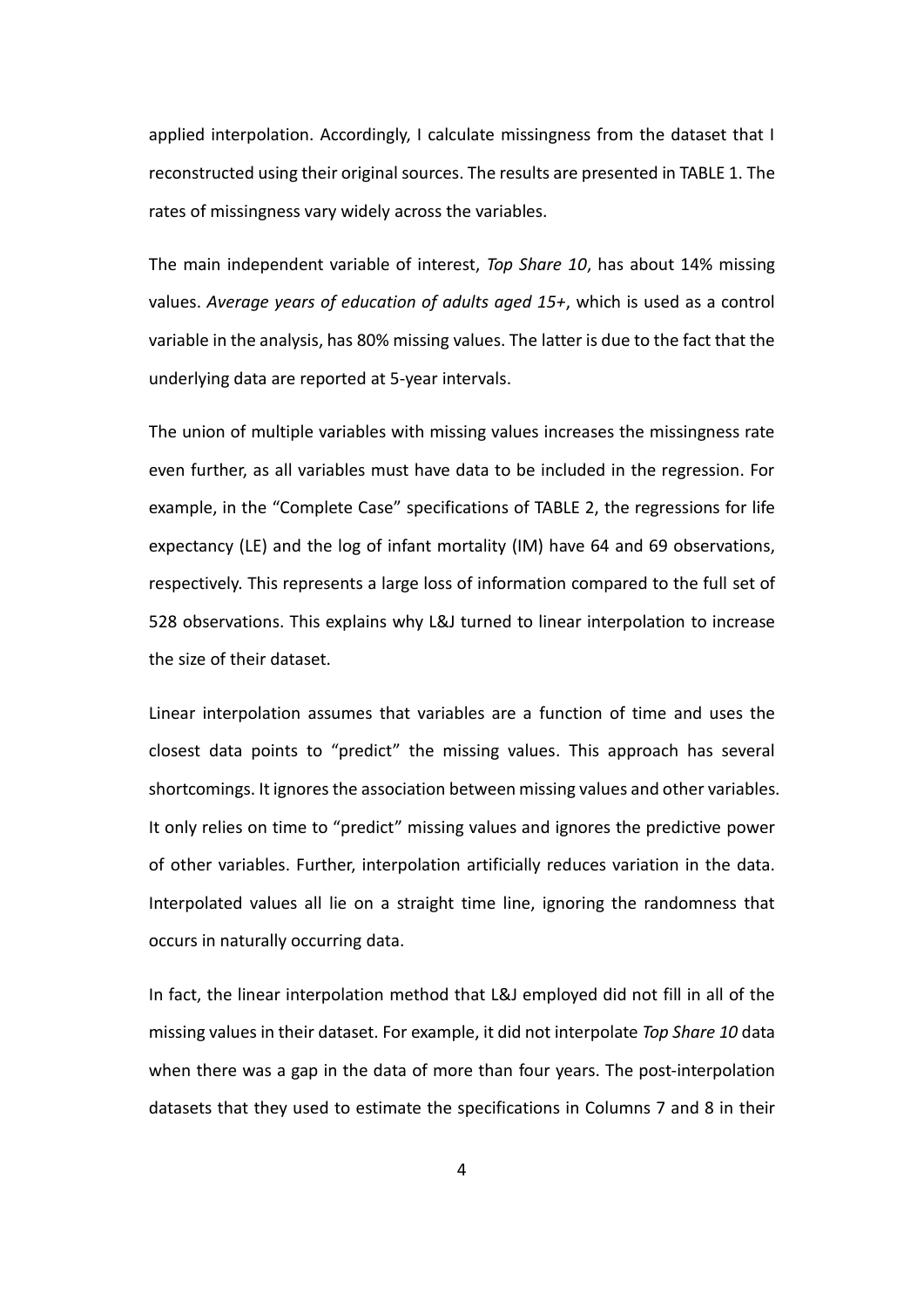Table 4 only used 430 of the 528 observations. Thus, they did not exploit all the information that was available in their dataset.

To address these shortcomings, this study uses multiple imputation (MI). MI is superior to linear interpolation for several reasons. Firstly, MI uses correlations with all other variables to impute missing values. Secondly, MI uses information from any observations that have non-missing data. Thirdly, MI produces estimates with attractive properties. If the data are "missing at random" (MAR) -- that is, the probability that a variable is missing is independent of that variable -- then MI will produce estimates that are (i) consistent, (ii) asymptotically efficient, and (iii) asymptotically normal (Rubin, 1987; Rubin, 1996; Paul, 2001; Enders, 2010; Pedersen et al., 2017; Little and Rubin, 2019).

MI entails two phases, an imputation phase and an analysis phase. In the imputation phase, MI iteratively produces multiple versions of a completed dataset without any missing values. Each version uses stochastically generated values to replace missing values. The analysis phase runs regressions on each of the individual datasets, resulting in multiple sets of estimates. The estimates are then combined into a single, final set of estimates via Rubin's rule (Rubin, 1987).

The imputation process uses non-missing values of all the other variables plus the country and year dummy variables.<sup>3</sup> My exploratory analysis sets the "burnin" and "burnbetween" parameters sufficient to produce datasets that demonstrated "stationarity" and "independence" (Ender, 2010) (see Appendix B). To determine the appropriate number of imputations, I used von Hippel's (2020)

<sup>3</sup> The preferred approach to imputing panel data is to convert the data into wide form before imputing. This allows one to predict missing values of a given variable in a given year with observed values of that variable in other years. This was not possible with my data because the number of years was greater than the number of countries. As a result, I imputed the data in long form and relied on the year and country fixed effects, along with other observed variables, to predict missing values.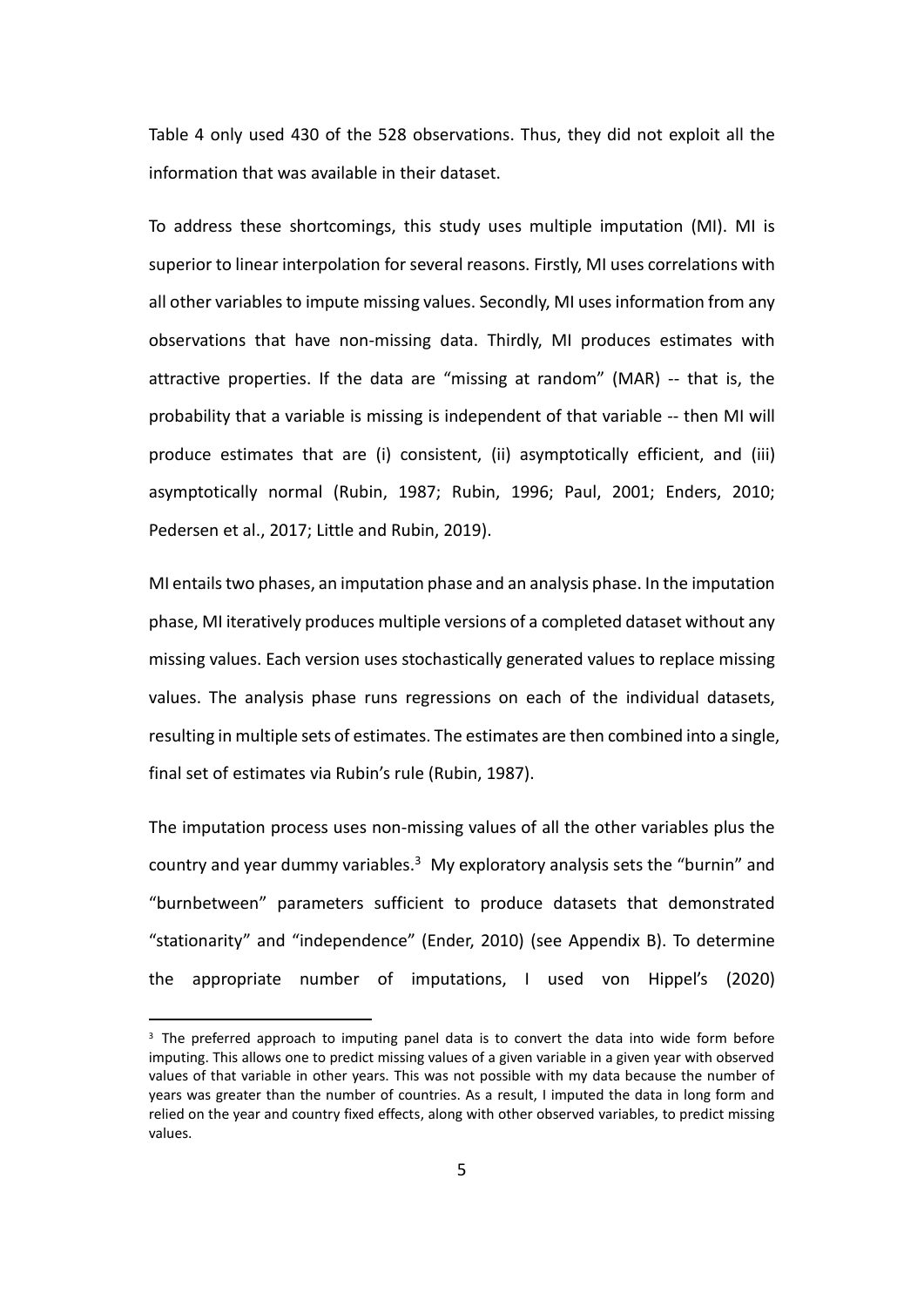"how\_many\_imputations", user-written Stata program. One of the disadvantages of MI is that it stochastically creates different datasets. Differing attempts to implement MI using the same data and code produce different results with each attempt. To address this issue, von Hippel's approach calculates the number of imputed datasets sufficient to cause the standard errors of the respective parameter estimates to vary less than 5%.

I proceed by re-estimating L&J's key regression using the dataset I reconstructed and applying MI to fill in values for missing data.

### **4. Replication of Leigh and Jencks' (2007) results**

Leigh and Jencks (2007) were mindful that rapid advances in epidemiology contributed to dramatic increases in life expectancy in the period leading up to 1960. Recognizing that controlling for these advances was nigh impossible, their main analysis focused on the period 1960 to 2003.

L&J's key findings are reported in Columns (7) and (8) of their Table 4. The corresponding two-way fixed effects model is given by Eq. (1).

$$
m_{ij} = \alpha + \beta (Top\,Share\,10)_{ij} + \gamma Z_{ij} + \delta_i + \rho_j + \varepsilon_{ij}
$$
 (1)

where  $m_{ij}$  is an indicator of mortality, measured by either life expectancy or the log of infant mortality. The subscript  $i$  stands for country, and the subscript  $j$  for year. *Top Share 10* is the income share of the richest 10% of the population. This variable serves as the measure of income inequality. An implication of the income inequality hypothesis is that greater inequality is positively related to mortality. is a vector of covariates including GDP, educational attainment, and health expenditures.  $\varepsilon$  is an error term. All variables are continuous. Note that Eq. (1) includes both country and time fixed effects, indicated by  $\delta_i$  and  $\rho_j$ , respectively.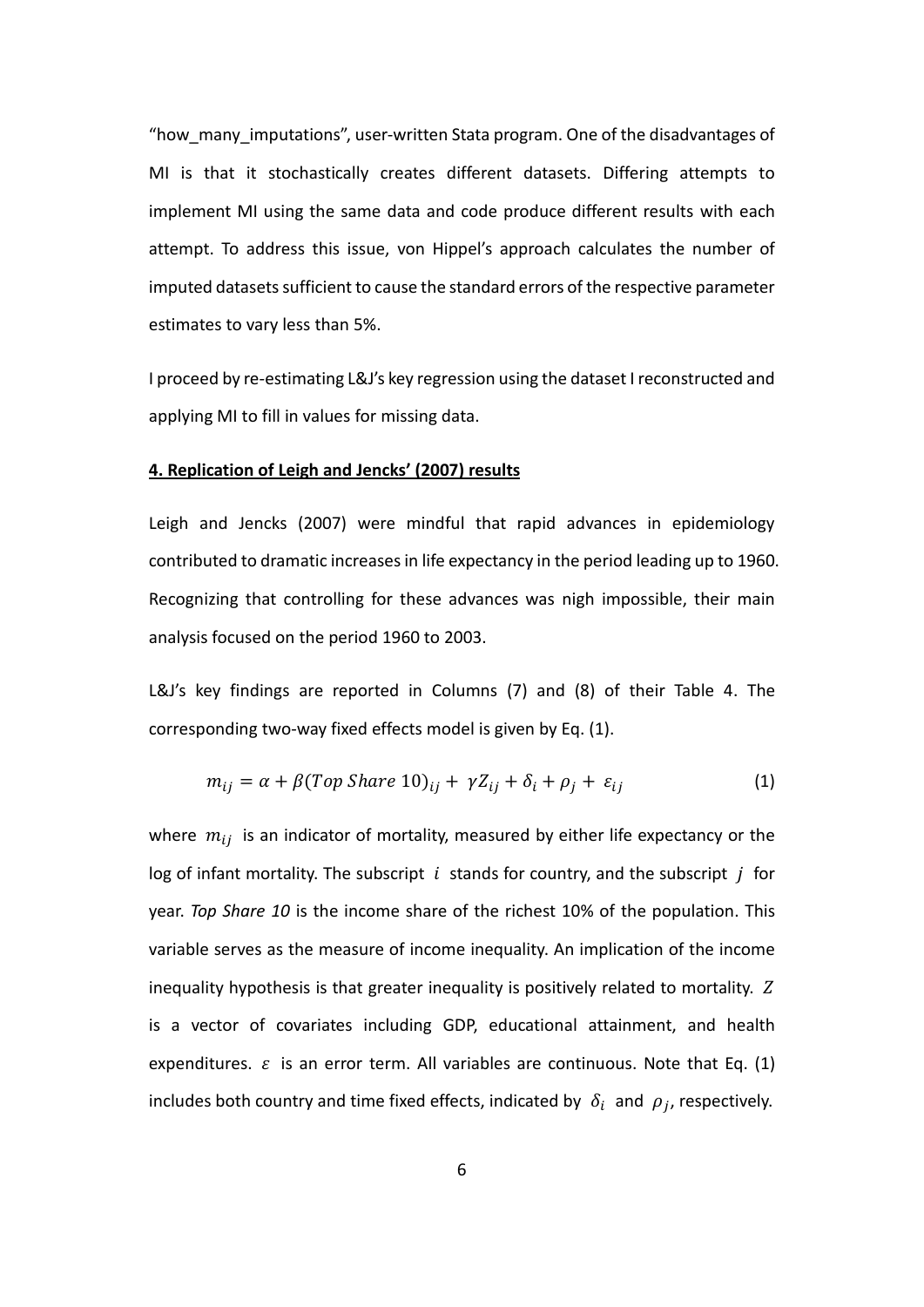I use Eq. (1) to re-estimate the relationship between inequality and health. I first attempt to reproduce Leigh and Jencks' (2007) results using my reconstruction of their dataset. In replicating their results, I rely on their programming code, which provided details about the linear interpolation approach they used. After replicating their results, I then employ MI to reexamine the relationship between inequality and health.

The results of my analysis are presented in TABLE 2. The regression estimates are presented in pairs, with the left-hand of the pair reporting the results for life expectancy (LE), and the right-hand of the pair reporting results for the log of infant mortality (IM). As L&J drew attention to the 95% confidence intervals implied by their estimated standard errors, TABLE 2 reports these below the estimated coefficients.

The first pair of results, designated as "Original", are copied directly from L&J's paper and are the results they report in Columns (7) and (8) of their Table 4. The next pair of results is identified as "Complete Case". It only includes observations for which there are no missing values. "Linear Interpolation" consists of the "Complete Case" observations plus additional observations for which missing values were replaced by their linearly interpolated values. The final pair of regression results ("Multiple Imputation") are based on the full sample of 528 observations where all missing values were replaced with simulated values following the MI procedure described above.

The fact that the "Linear Interpolation" results are similar to the "Original" indicates that my reproduction of L&J's results was largely successful. For example, the linear interpolation estimate of the effect of *Top Share 10* on life expectancy is 0.040 with a 95% confidence interval of [-0.091,0.170]. This compares with L&J's original estimates of 0.033 and [-0.100,0.166], respectively. In words, this specification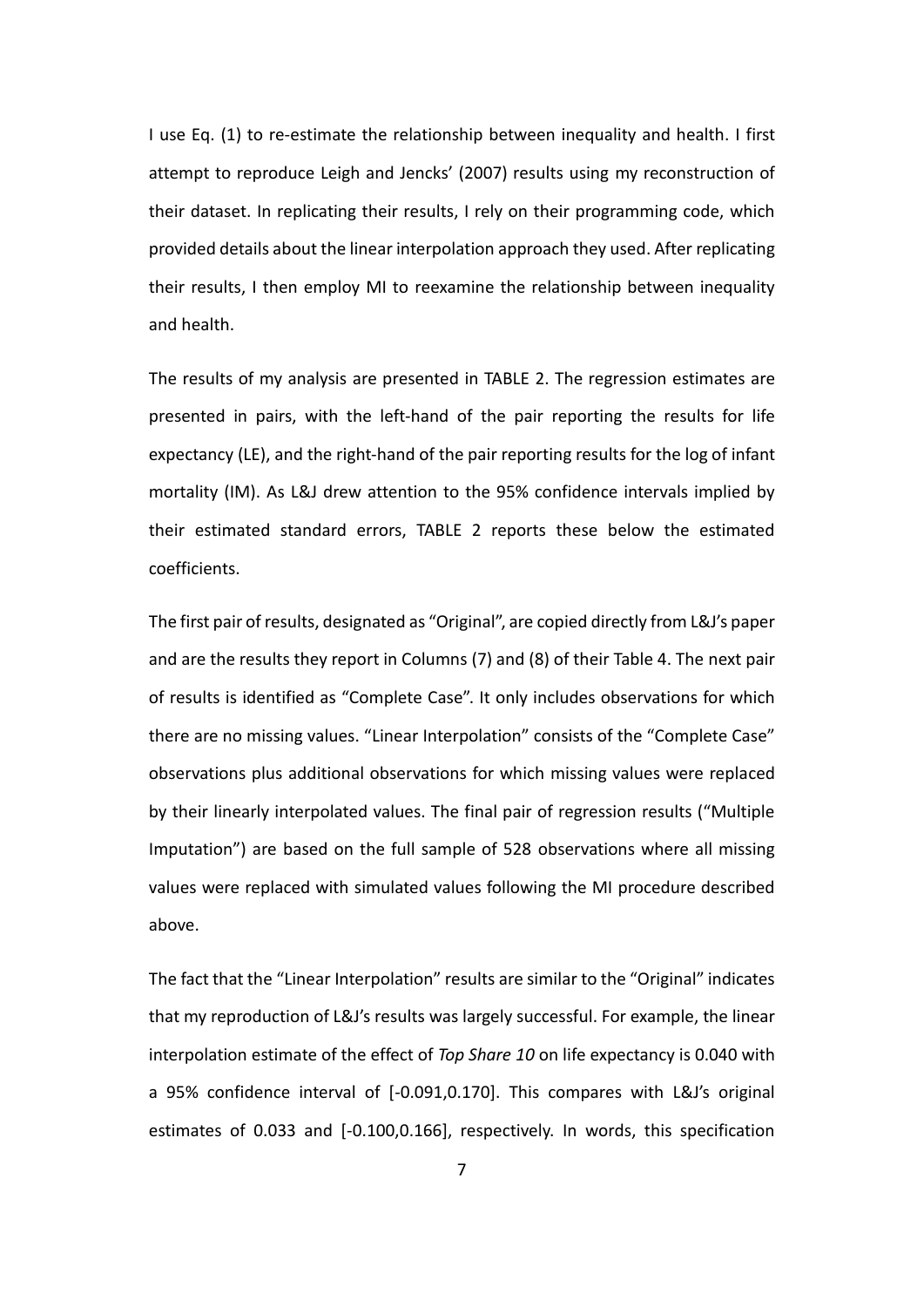implies that a 10-percentage point increase in *Top Share 10* is associated with an increase in life expectancy of between 0.3 and 0.4 years. Note that the sign is counter to what the income inequality hypothesis predicts. Further, the estimate is statistically insignificant at the 5 percent level. This is indicated by the fact that both confidence intervals include 0. On the basis of these and similar results, L&J conclude that income inequality is not associated with greater mortality.

As noted above, in the absence of any efforts to fill in missing values, the number of usable observations shrinks from 528 observations to 64 (LE) and 69 observations (IM) (cf. "Complete Case" regressions). This represents a substantial loss in information. It should be obvious that it is non-optimal to not utilize the information in these discarded observations, especially since many of the lost observations are the result of missing values in control variables, particularly *Average years of education of adults 15+*.

When I apply Leigh and Jencks' (2007) linear interpolation approach, I am able to increase the size of the dataset to 427 observations. Note that this is still less than the full size of the dataset, which is 528 observations. The reason L&J's method of linear interpolation did not impute all missing values was because there were instances where they determined that linear interpolation would lead to misleading values. One such instance occurred whenever there were more than four missing values in a "row". The effect of not using all available observations is that L&J do not exploit all the available information in the dataset. An additional problem with this approach is that linear interpolation treats the imputed values as "true" values and does not account for the sampling randomness in the real data. As a result, the linear imputed estimates of standard errors are expected to be biased.

The last pair of estimates reports results from my MI analysis. By employing MI, I am able to use all 528 observations. While there are differences, they are not

8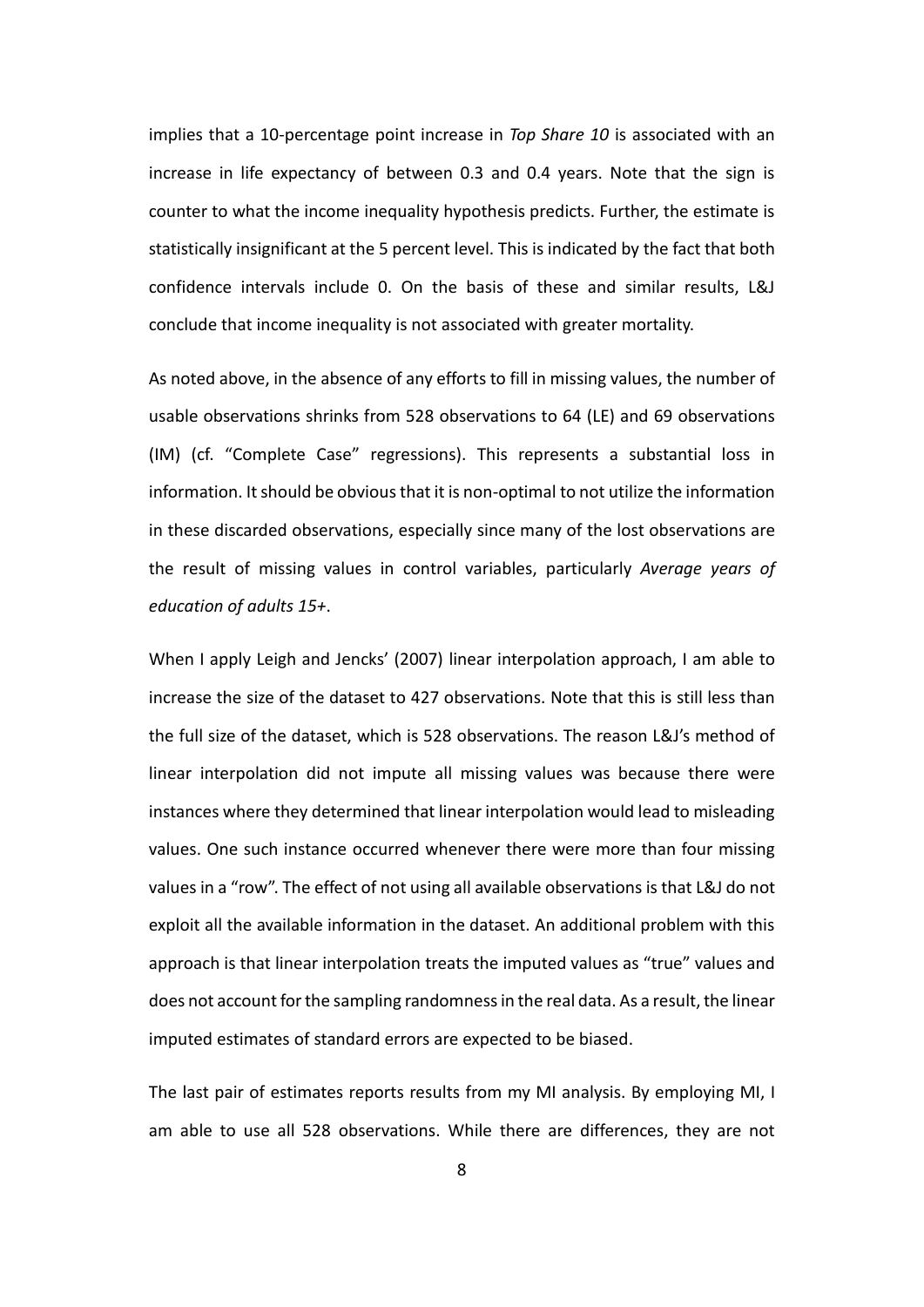dramatic. The size of the estimated effect of *Top Share 10* increased from 0.040 to 0.054 for life expectancy, but remained the same for infant mortality. Note again the signs of both coefficients run counter to the income inequality hypothesis.

The 95% confidence intervals have also become narrower under MI estimation. For example, the width of the 95% confidence interval for *Top Share 10* in the Linear Interpolation/LE regression is 0.091 + 0.170 = 0.261. The width of the corresponding 95% confidence interval in the Multiple Imputation/LE regression is 0.038 + 0.146 = 0.184. Turning to the other variables, the MI confidence intervals are generally narrower than the "Linear Interpolation" confidence intervals. While MI has allowed me to take full advantage of the information in the dataset and increase the number of observations, the final results are still consistent with L&J's conclusion. There does not appear to be a statistically and economically significant relationship between income inequality and mortality.

### **5. Reanalysis with the updated data**

In this section, I extend L&J's analysis by using more recent data. A major concern in all studies involving income inequality is the reliability of the inequality data. In recent years, academic studies of income inequality have increasingly turned to the World Inequality Dataset (WID) as the authoritative source of world income inequality (Atkinson et al., 2018; Alstadsæter et al., 2019; Blanchet et al., 2019).

WID covers 115 countries and provides a variety of indicators describing income, wealth and inequality levels for the top and bottom groups. It has earned wide acceptance because it (i) integrates micro data sources with national accounts, ii) provides consistency in economic indicator measurements, and iii) strives to create comparability across countries and years (Piketty and Atkinson, 2010; Alvaredo et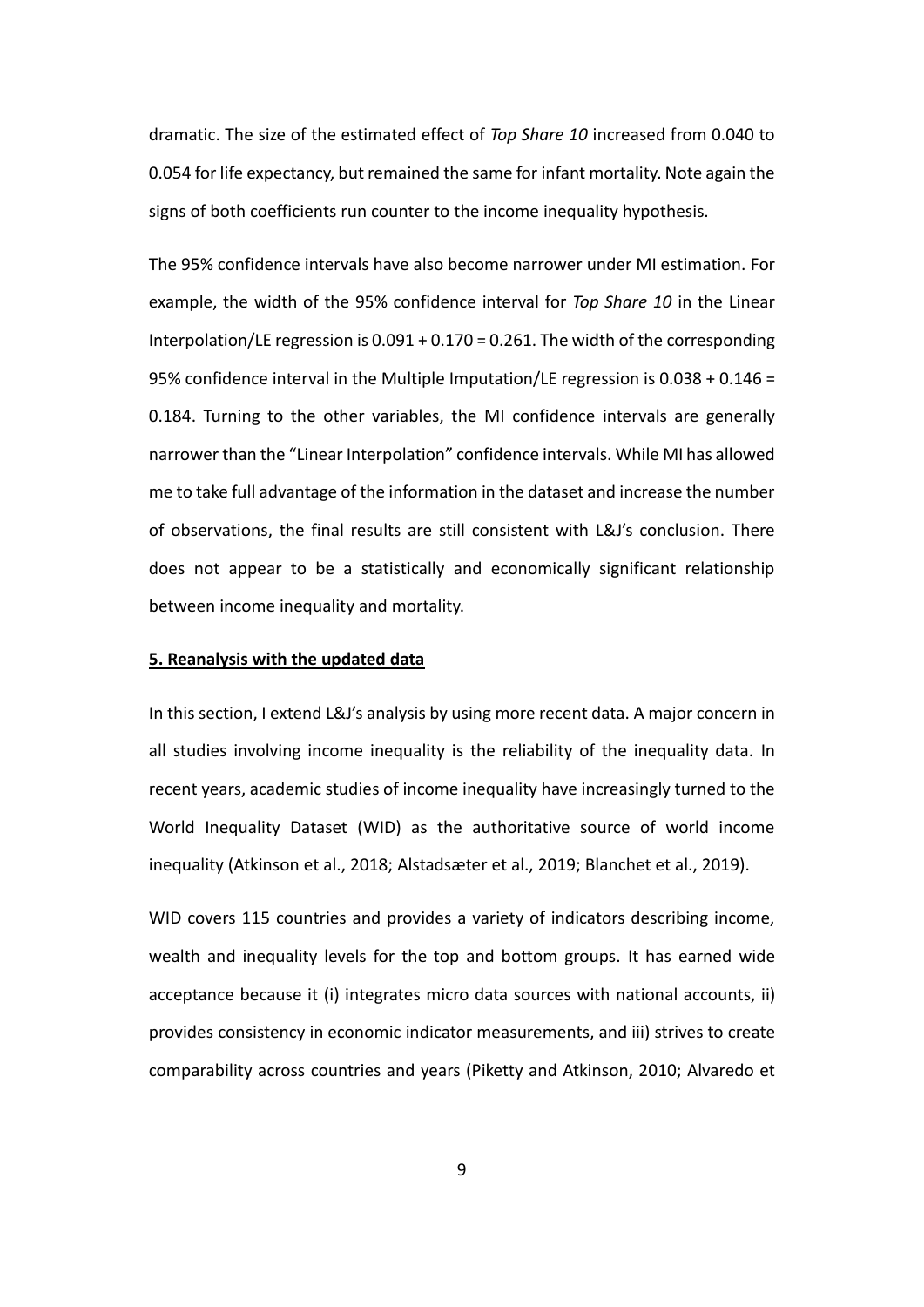al., 2013; Alvaredo et al., 2016; Alvaredo et al., 2017). WID data are free to use and easily accessible. 4

Accordingly, I proceed by replacing Leigh and Jencks' (2007) income inequality data with WID data. The "top 10% share" indicator in WID is calculated as the pre-tax national income share held by the richest 10% of the population. Though it employs the same general methodological approach as Leigh and Jencks' (2007) *Top Share*  10, WID is different in its income concepts, population age cut-offs and income units.<sup>5</sup> Other than *Top Share* 10, all other variables remain the same.

Updating the other variables with more recent data was relatively straightforward given all were available online. For example, the measures of life expectancy and infant mortality were updated through 2018 and available at the HMD website. Similarly, updated GDP data were available via the Maddison project website.<sup>6</sup> In this manner, I was able to extend L&J's data from 2003 to 2018.

The MI estimates using the updated data are reported in TABLE 3. As a point of comparison, the first two columns use data from 1960-2003. The only difference with the previously reported MI results in TABLE 2 is that I have replaced L&J's measure of inequality with the WID measure. The last two columns report results from estimating the same specifications using 1960-2018 data.

The first thing to note is that the respective estimates change signs. They are now consistent with the income inequality hypothesis, though they remain statistically

<sup>&</sup>lt;sup>4</sup> See<https://wid.world/wid-world/> for details.

<sup>&</sup>lt;sup>5</sup> As noted, the norm pre-tax national income in WID covers all pre-tax personal income flows (including capital gains), after taking into account the operation of pension system. And the population is estimated upon individuals over age 20. The income unit is individual-based (rather than the household), with resources split equally within couples.

<sup>&</sup>lt;sup>6</sup> See<https://www.rug.nl/ggdc/historicaldevelopment/maddison/> for more details.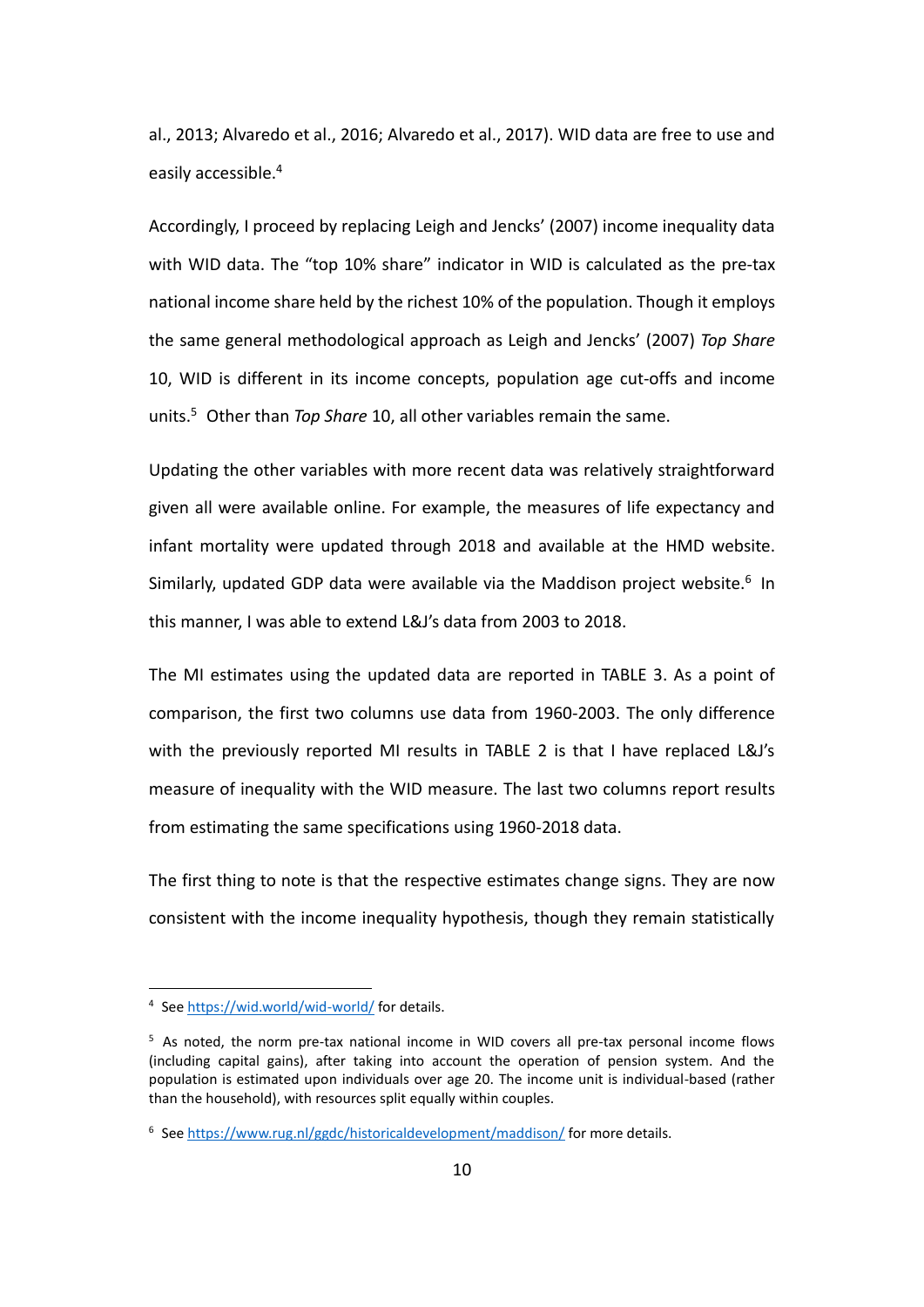insignificant. A 10-percentage point increase in *Top Share 10* is estimated to lower life expectancy by 0.2 years and increase the infant mortality rate by 5%.

If we take a "best/worst" case scenario as L&J did and use the bounds of the confidence intervals as a measure of largest "possible" effect, the corresponding effects from a 10-percentage point increase in income inequality are a decrease in life expectancy of 1 year and an increase in the infant mortality rate of about 20 percent. These effects are not negligible. Of course, using values from the other end of the confidence intervals reverses these effects. Evaluated at these alternative values, a 10-percentage point increase in income inequality is estimated to increase life expectancy by 0.5 years and reduce the infant mortality rate by 9 percent.

As a point of reference, it should be noted that the *Top Share 10* estimates of -0.021 and 0.005 in the 1960-2018 regressions of TABLE 3 fit firmly within the confidence intervals estimated by L&J using their 1960-2003 data. As reported in TABLE 2, the 95% confidence intervals for *Top Share 10* in the Original/LE regression and Original/IM regressions are [-0.100,0.166] and [-0.034,0.013], respectively. Seen from that perspective, using MI and updating the data to 2018 has resulted in estimates consistent with what L&J report in their paper.

### **6. Conclusion**

This study replicates Leigh and Jencks' (2007) analysis of the relationship between income inequality and mortality. Using L&J's preferred specification, I am able to closely reproduce their original findings after reconstructing their data from original sources. When I use multiple imputation instead of their method of linear interpolation, I largely confirm their results. When I extend their data from 2003 to 2018, I again do not find a significant relationship between income inequality and mortality. As a result, I conclude that my replication exercise confirms L&J's results,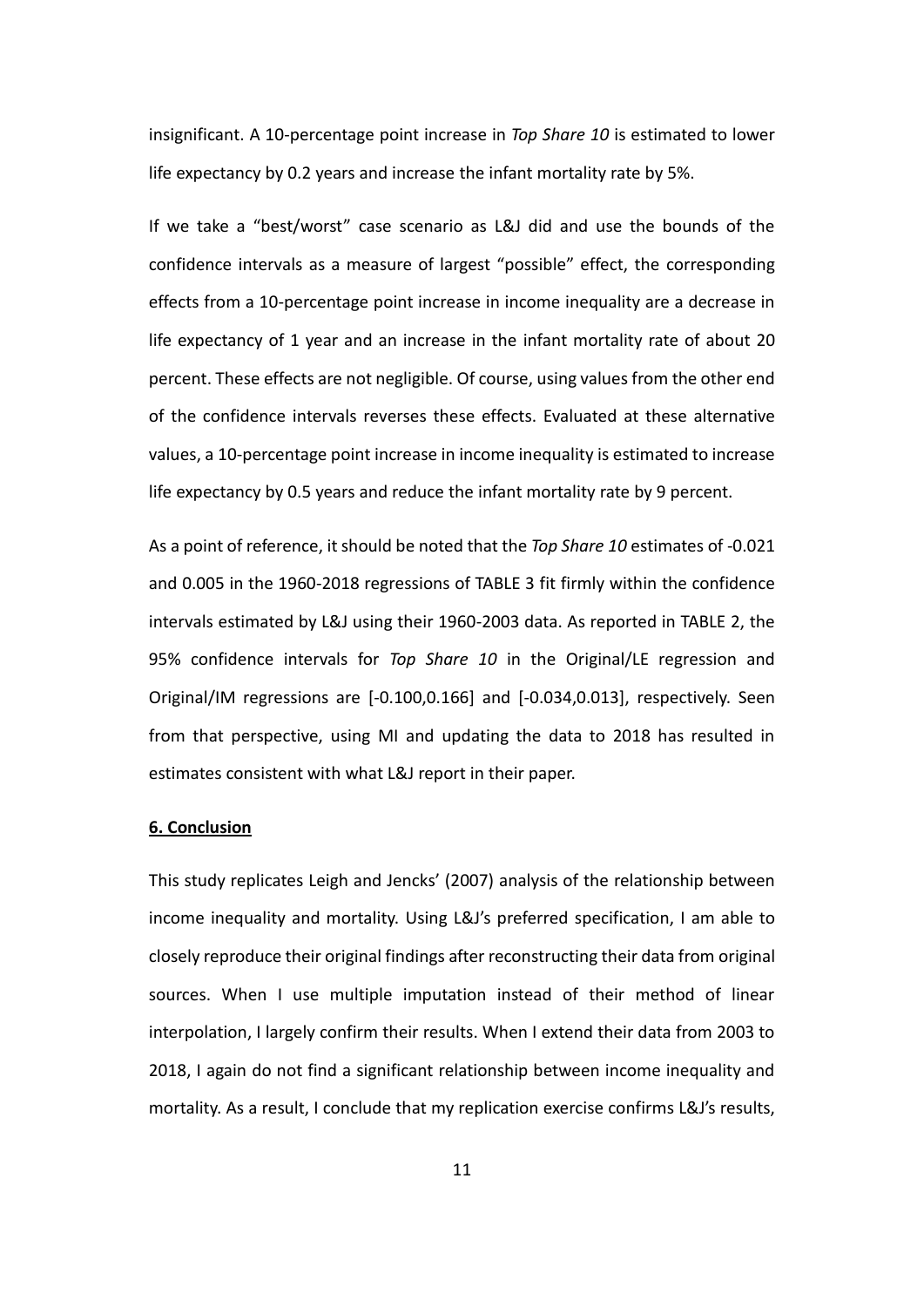providing even stronger evidence for the view that income inequality is not adversely related to mortality.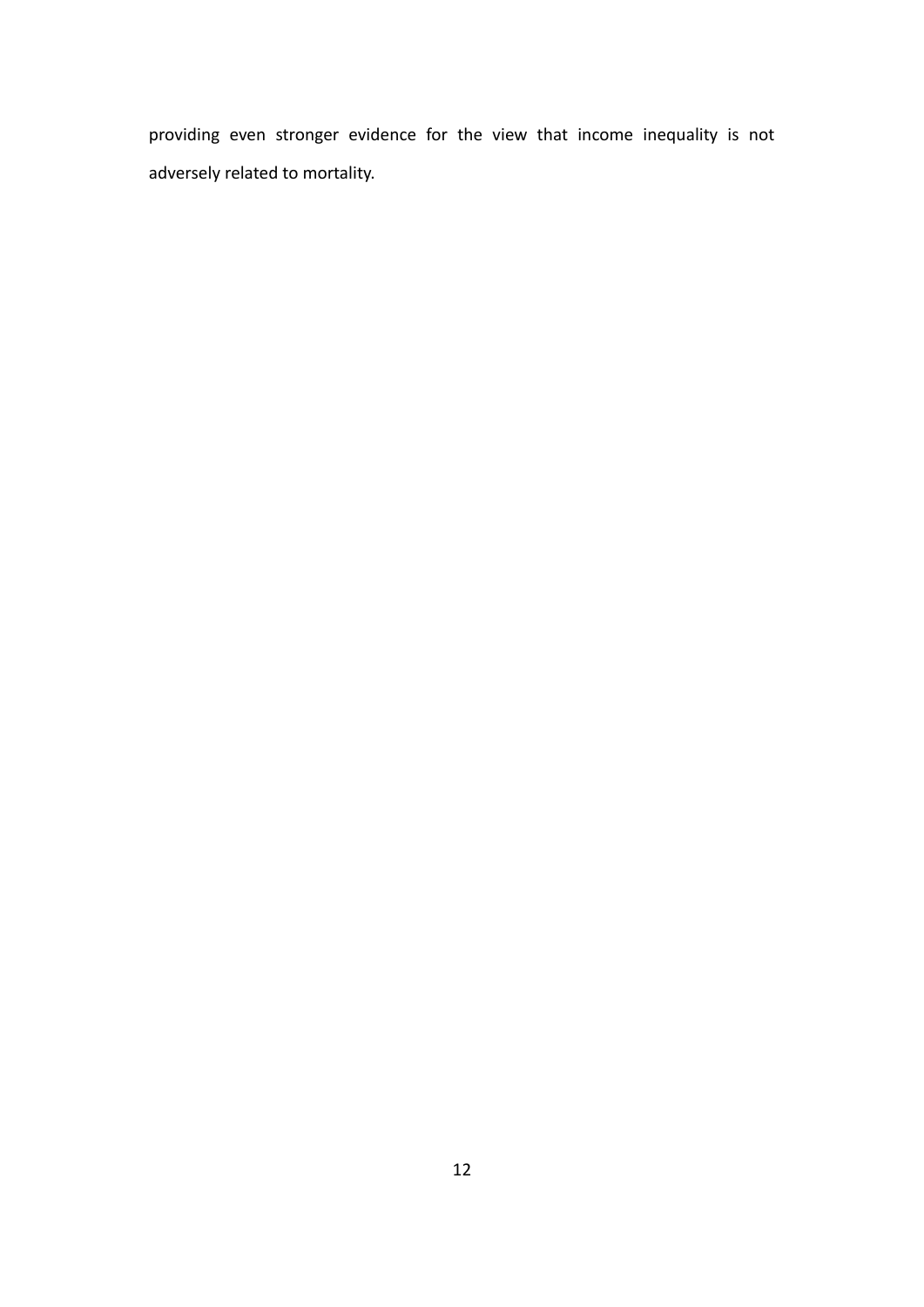| Variable                                      | Total<br>observations | Number<br>missing | <b>Missing</b><br>proportion (%) |
|-----------------------------------------------|-----------------------|-------------------|----------------------------------|
| Income share of richest 10% (Top Share 10)    | 528                   | 72                | 13.6                             |
| Average life expectancy at birth              | 528                   | 43                | 8.1                              |
| Infant mortality rate                         | 528                   | 38                | 7.2                              |
| Real GDP per capita                           | 528                   | 24                | 4.5                              |
| Average years of education of adults aged 15+ | 528                   | 420               | 79.5                             |
| Real public health spending per capita        | 528                   | 125               | 23.7                             |
| Real private health spending per capita       | 528                   | 87                | 16.5                             |

## **TABLE 1 Missing Data in Reconstructed Leigh and Jencks' (2007) Dataset**

*Note: The sample period is 1960 to 2003.*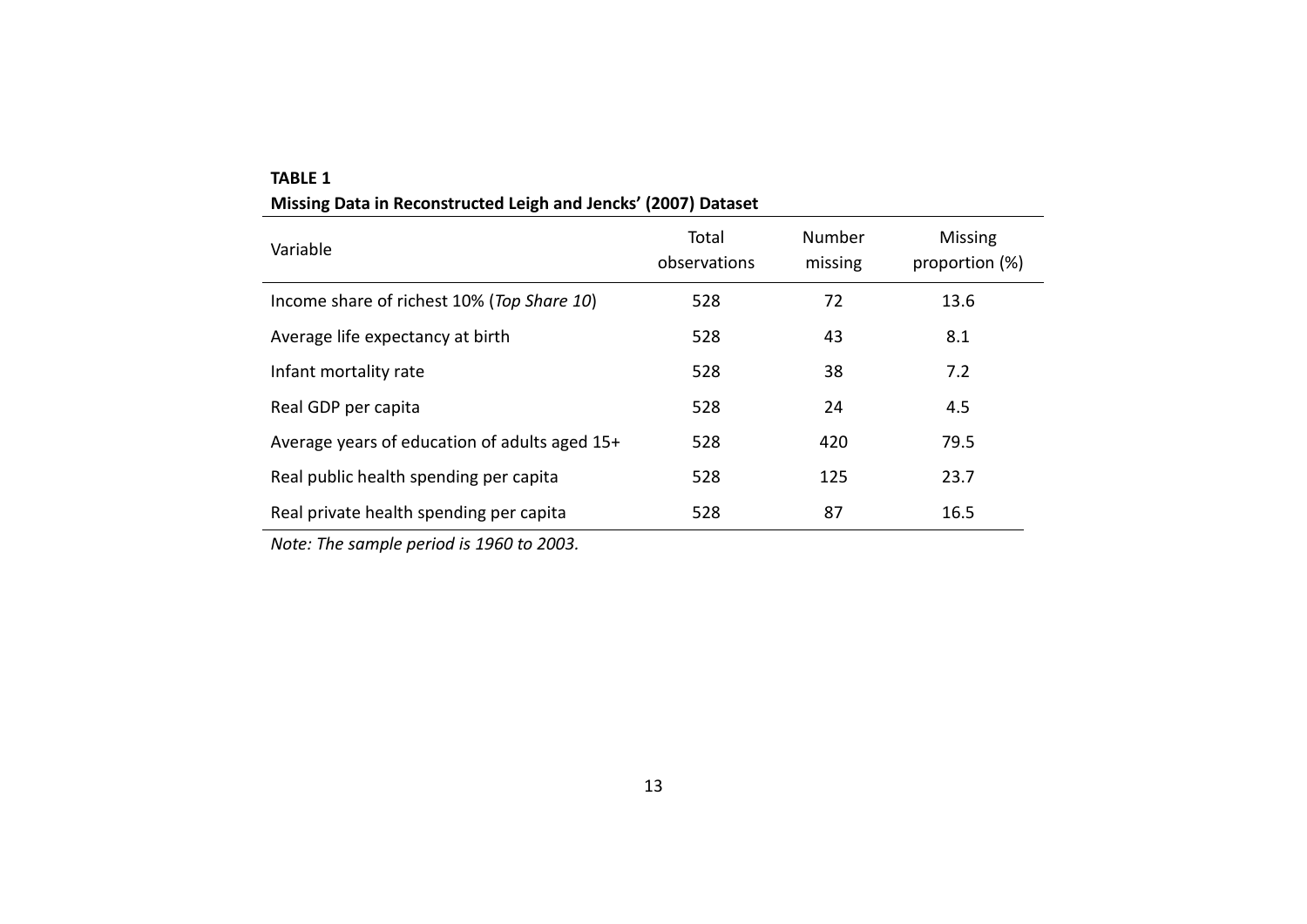## **TABLE 2**

### **Replication of Leigh and Jencks (2007), Columns 7 and 8, Table 4**

|                         | Original          |                   |                   | <b>Complete Case</b> |                   | Linear Interpolation |                   | <b>Multiple Imputation</b> |  |
|-------------------------|-------------------|-------------------|-------------------|----------------------|-------------------|----------------------|-------------------|----------------------------|--|
|                         | Reg. (1)          | Reg. (2)          | Reg. (1)          | Reg. (2)             | Reg. (1)          | Reg. (2)             | Reg. (1)          | Reg. (2)                   |  |
|                         | LE                | IM                | LE.               | IM                   | LE                | IM                   | LE                | IM                         |  |
| Income share of richest | 0.033             | $-0.010$          | 0.003             | $-0.001$             | 0.040             | $-0.006$             | 0.054             | $-0.006$                   |  |
| 10% (Top Share 10)      | $[-0.100, 0.166]$ | $[-0.034, 0.013]$ | $[-0.123, 0.130]$ | $[-0.024, 0.022]$    | $[-0.091, 0.170]$ | $[-0.026, 0.013]$    | $[-0.038, 0.146]$ | $[-0.021, 0.009]$          |  |
| Real GDP per capita     | 0.170             | $-0.075*$         | 0.218             | $-0.061$             | 0.125             | $-0.068*$            | 0.031             | $-0.087$ ***               |  |
| (5 1,000s)              | $[-0.106, 0.446]$ | $[-0.158, 0.009]$ | $[-0.432, 0.867]$ | $[-0.171, 0.050]$    | $[-0.158, 0.407]$ | $[-0.144, 0.009]$    | $[-0.212, 0.275]$ | $[-0.135, -0.039]$         |  |
| Real GDP per capita     | $-0.005$          | $0.002**$         | $-0.009$          | $0.002**$            | $-0.003$          | $0.002$ **           | $-0.005$ *        | $0.003$ ***                |  |
| squared $(5 1,000s)$    | $[-0.014, 0.005]$ | [0.000, 0.004]    | $[-0.022, 0.005]$ | [0.000, 0.004]       | $[-0.011, 0.005]$ | [0.001, 0.004]       | $[-0.011, 0.001]$ | [0.002, 0.005]             |  |
| Average years of        | $-0.332$          | $-0.050$          | $-0.178$          | $-0.034$             | $-0.114$          | $-0.024$             | $-0.170$          | 0.002                      |  |
| education of adults     | $[-1.002, 0.338]$ | $[-0.115, 0.016]$ | $[-0.683, 0.326]$ | $[-0.129, 0.061]$    | $[-0.517, 0.288]$ | $[-0.098, 0.051]$    | $[-0.592, 0.251]$ | $[-0.060, 0.063]$          |  |
| aged $15+$              |                   |                   |                   |                      |                   |                      |                   |                            |  |
| Log real public health  | 0.105             | $-0.049$          | $1.224*$          | $-0.174*$            | 0.041             | $-0.041$             | 1.880 ***         | $-0.388$ ***               |  |
| spending per capita     | $[-0.440, 0.651]$ | $[-0.152, 0.055]$ | $[-0.226, 2.673]$ | $[-0.363, 0.015]$    | $[-0.427, 0.510]$ | $[-0.155, 0.073]$    | [1.158, 2.602]    | $[-0.515, -0.261]$         |  |
| Log real private health | 0.295             | $-0.050$          | 0.156             | 0.047                | 0.328             | $-0.045$             | $-0.031$          | 0.024                      |  |
| spending per capita     | $[-0.368, 0.958]$ | $[-0.243, 0.142]$ | $[-0.522, 0.835]$ | $[-0.126, 0.220]$    | $[-0.328, 0.985]$ | $[-0.227, 0.138]$    | $[-0.616, 0.554]$ | $[-0.127, 0.175]$          |  |
| Country and year FE     | <b>YES</b>        | YES               | YES               | YES                  | <b>YES</b>        | YES                  | <b>YES</b>        | <b>YES</b>                 |  |
| N                       | 430               | 430               | 64                | 69                   | 427               | 427                  | 528               | 528                        |  |

*Note: "Original" labels the results published in Leigh and Jencks (2007); "Complete Case" labels the replication results without missing data treatment); "Linear Interpolation" labels the replication results with linear interpolation; "Multiple Imputation" labels the replication results with multiple imputation. Numbers in brackets are robust standard errors, clustered at Numbers in brackets are robust standard errors, clustered at the country level. Significance level is labeled with stars, \* for 10% \*\* for 5% and \*\*\* for 1%. "LE" stands for "Life expectancy at birth", "IM" is the "Log of the infant mortality rate (per 1,000 live birth)".*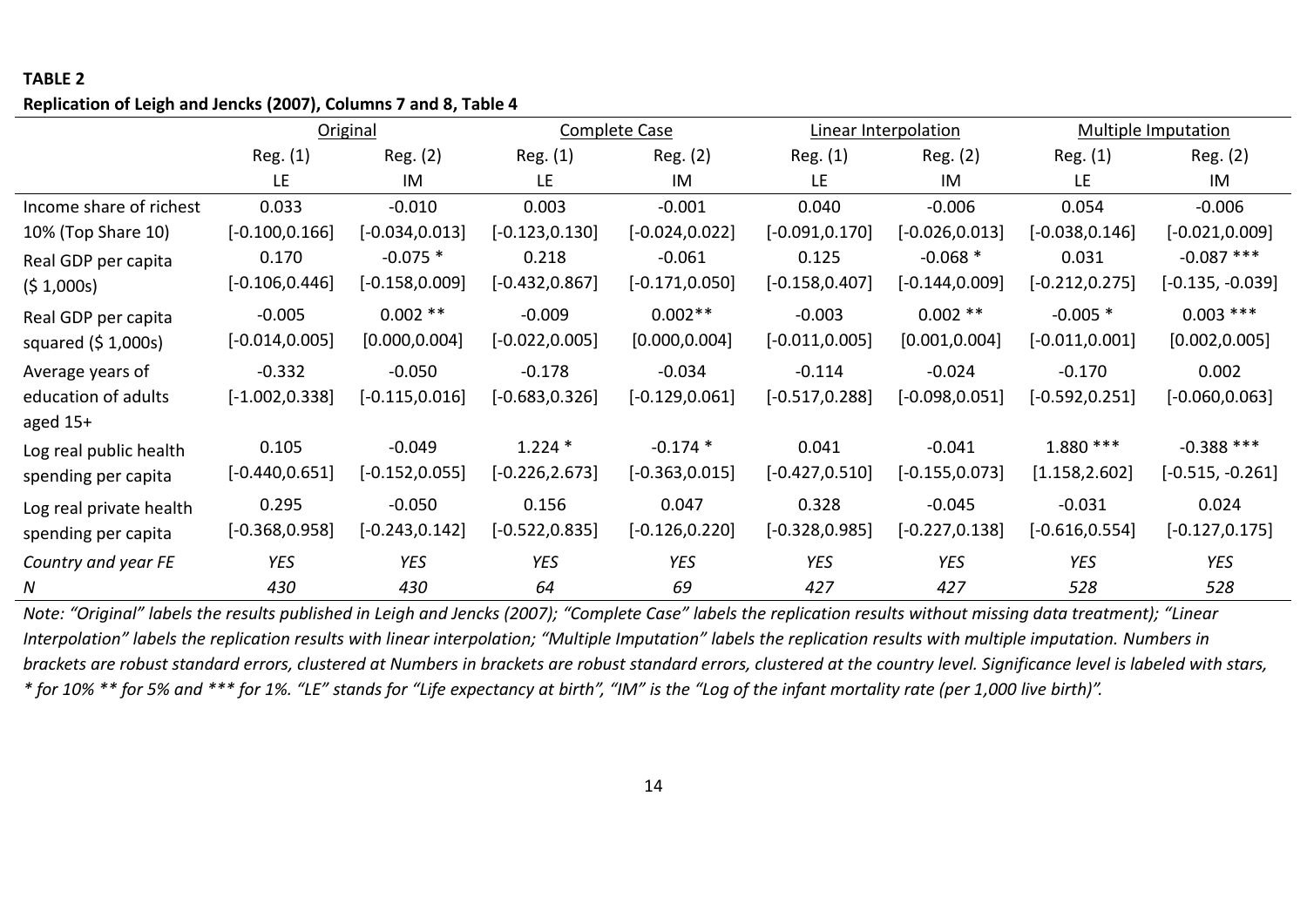| <b>TABLE 3</b>                                           |
|----------------------------------------------------------|
| Reanalysis of Leigh and Jencks (2007) Using Updated Data |

|                                             | Multiple Imputation (period 1960-2003) |                    | Multiple Imputation (period 1960-2018) |                    |  |
|---------------------------------------------|----------------------------------------|--------------------|----------------------------------------|--------------------|--|
|                                             | Reg. (1)                               | Reg. (2)           | Reg. (1)                               | Reg. (2)           |  |
|                                             | LE                                     | IM                 | LE                                     | IM                 |  |
| Income share of richest 10%                 | 0.054                                  | $-0.013$           | $-0.021$                               | 0.005              |  |
| (Top Share 10)                              | $[-0.055, 0.162]$                      | $[-0.031, 0.006]$  | $[-0.098, 0.055]$                      | $[-0.009, 0.019]$  |  |
|                                             | $0.179*$                               | $-0.086$ ***       | 0.104                                  | $-0.075$ ***       |  |
| Real GDP per capita (\$1,000s)              | [0.001, 0.359]                         | $[-0.124, -0.048]$ | $[-0.065, 0.274]$                      | $[-0.112, -0.037]$ |  |
|                                             | $-0.004$ **                            | $0.001$ ***        | $-0.001$                               | $0.001$ ***        |  |
| Real GDP per capita squared (\$1,000s)      | $[-0.007, -0.001]$                     | [0.001, 0.002]     | $[-0.003, 0.001]$                      | [0.000, 0.001]     |  |
| Average years of education of adults aged   | $-0.160$                               | $-0.000$           | $-0.074$                               | $-0.035*$          |  |
| $15+$                                       | $[-0.447, 0.128]$                      | $[-0.065, 0.064]$  | $[-0.291, 0.143]$                      | $[-0.080, 0.010]$  |  |
| Log real public health spending per capita  | $1.050*$                               | $-0.349$ ***       | $-0.641$                               | 0.039              |  |
|                                             | $[-0.197, 2.296]$                      | $[-0.568, -0.131]$ | $[-1.614, 0.332]$                      | $[-0.143, 0.220]$  |  |
|                                             | $-0.441$                               | $0.140*$           | $0.529**$                              | $-0.049$           |  |
| Log real private health spending per capita | $[-1.075, 0.193]$                      | $[-0.008, 0.287]$  | [0.029, 1.030]                         | $[-0.183, 0.086]$  |  |
| Country and year FE                         | <b>YES</b>                             | <b>YES</b>         | <b>YES</b>                             | YES                |  |
| N                                           | 528                                    | 528                | 708                                    | 708                |  |

*Note: "Multiple Imputation" labels the replication results with multiple imputation. Different sample periods are noted. Numbers in brackets are robust standard errors, clustered at Numbers in brackets are robust standard errors, clustered at the country level. Significance level is labeled with stars, \* for 10% \*\* for 5% and \*\*\* for 1%. "LE" stands for "Life expectancy at birth", "IM" is the "Log of the infant mortality rate (per 1,000 live birth)".*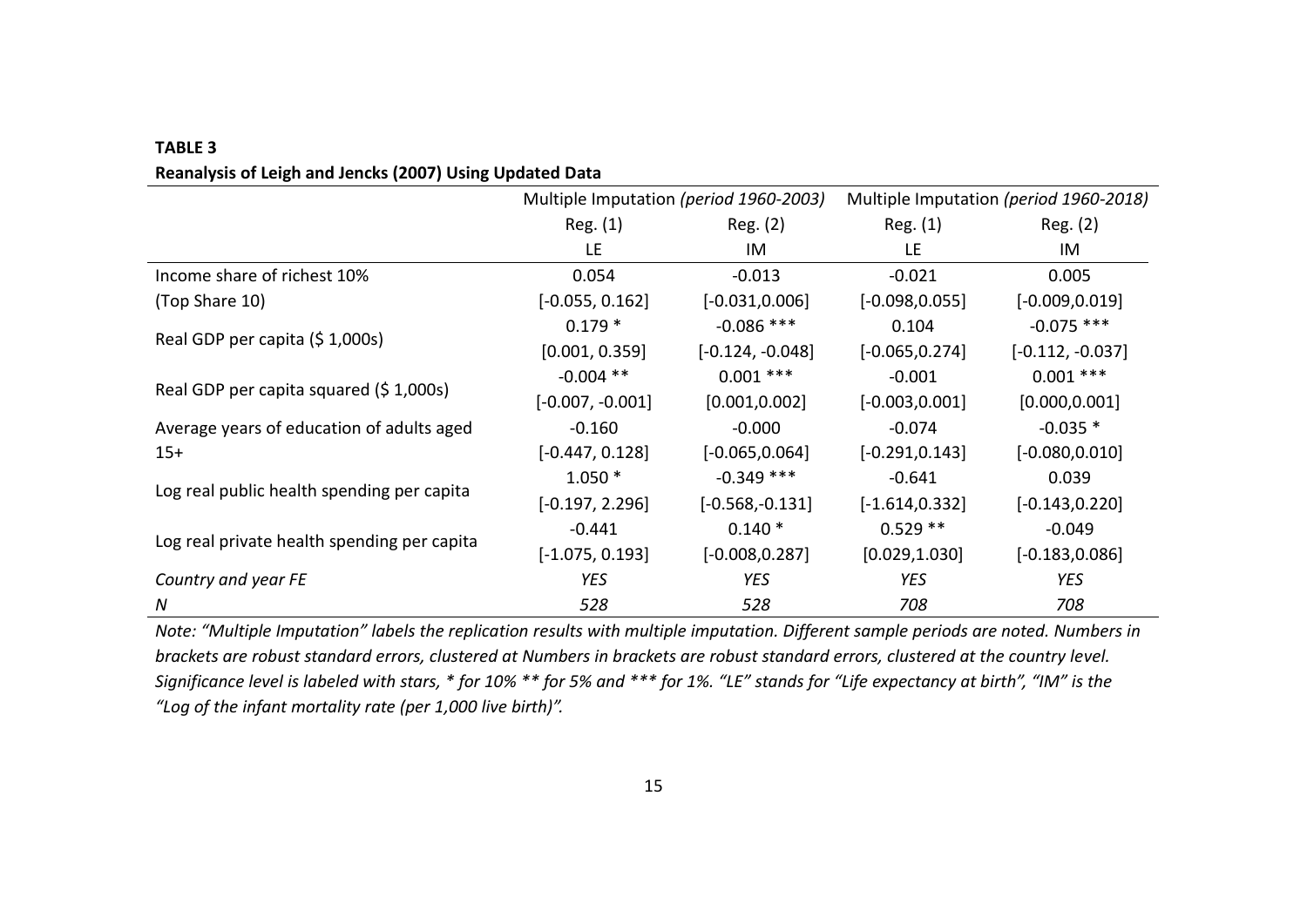### *References*

Allison, P. D. (2001). *Missing Data*. Sage publications.

Alstadsæter, A., Johannesen, N., & Zucman, G. (2019). Tax evasion and inequality. *American Economic Review*, *109*(6), 2073-2103.

Alvaredo, F., Atkinson, A. B., Piketty, T., & Saez, E. (2013). The top 1 percent in international and historical perspective. *Journal of Economic Perspectives*, *27*(3), 3-20.

Alvaredo, F., Atkinson, A., Chancel, L., Piketty, T., Saez, E., & Zucman, G. (2016). Distributional National Accounts (DINA) guidelines: Concepts and methods used in WID. world.

Alvaredo, F., Chancel, L., Piketty, T., Saez, E., & Zucman, G. (2017). Global inequality dynamics: New findings from WID. world. *American Economic Review*, *107*(5), 404-09.

Atkinson, A. B., Casarico, A., & Voitchovsky, S. (2018). Top incomes and the gender divide. *The Journal of Economic Inequality*, *16*(2), 225-256.

Barro, R. J., & Lee, J. W. (2013). A new dataset of educational attainment in the world, 1950– 2010. *Journal of Development Economics*, *104*, 184-198.

Blanchet, T., Chancel, L., & Gethin, A. (2019). How unequal is Europe? Evidence from distributional national accounts, 1980-2017. *WID. world working paper*, *6*.

Enders, C. K. (2010). *Applied Missing Data Analysis*. Guilford press.

Fiscella, K., & Franks, P. (2000). Individual income, income inequality, health, and mortality: what are the relationships? *Health Services Research,* 35(1 Pt 2), 307.

Gravelle, H., Wildman, J., & Sutton, M. (2002). Income, income inequality and health: what can we learn from aggregate data? *Social Science & Medicine*, 54(4), 577-589.

Kim, K. T. (2019). Income inequality, welfare regimes and aggregate health: Review of reviews. *International Journal of Social Welfare*, *28*(1), 31-43.

Kondo, N., Sembajwe, G., Kawachi, I., Van Dam, R. M., Subramanian, S. V., & Yamagata, Z. (2009). Income inequality, mortality, and self-rated health: Meta-analysis of multilevel studies. *BMJ*, 339.

Leigh A. & Jencks C. (2007). Inequality and mortality: Long-run evidence from a panel of countries. *Journal of Health Economics*, 26(1):1-24.

Leigh A. & Jencks C. (2013). healthtopinc readme web.pdf, Inequality and Mortality: Long-Run Evidence from a Panel of Countries, https://doi.org/10.7910/DVN/QB76A1/VJVTSS, Harvard Dataverse, V1.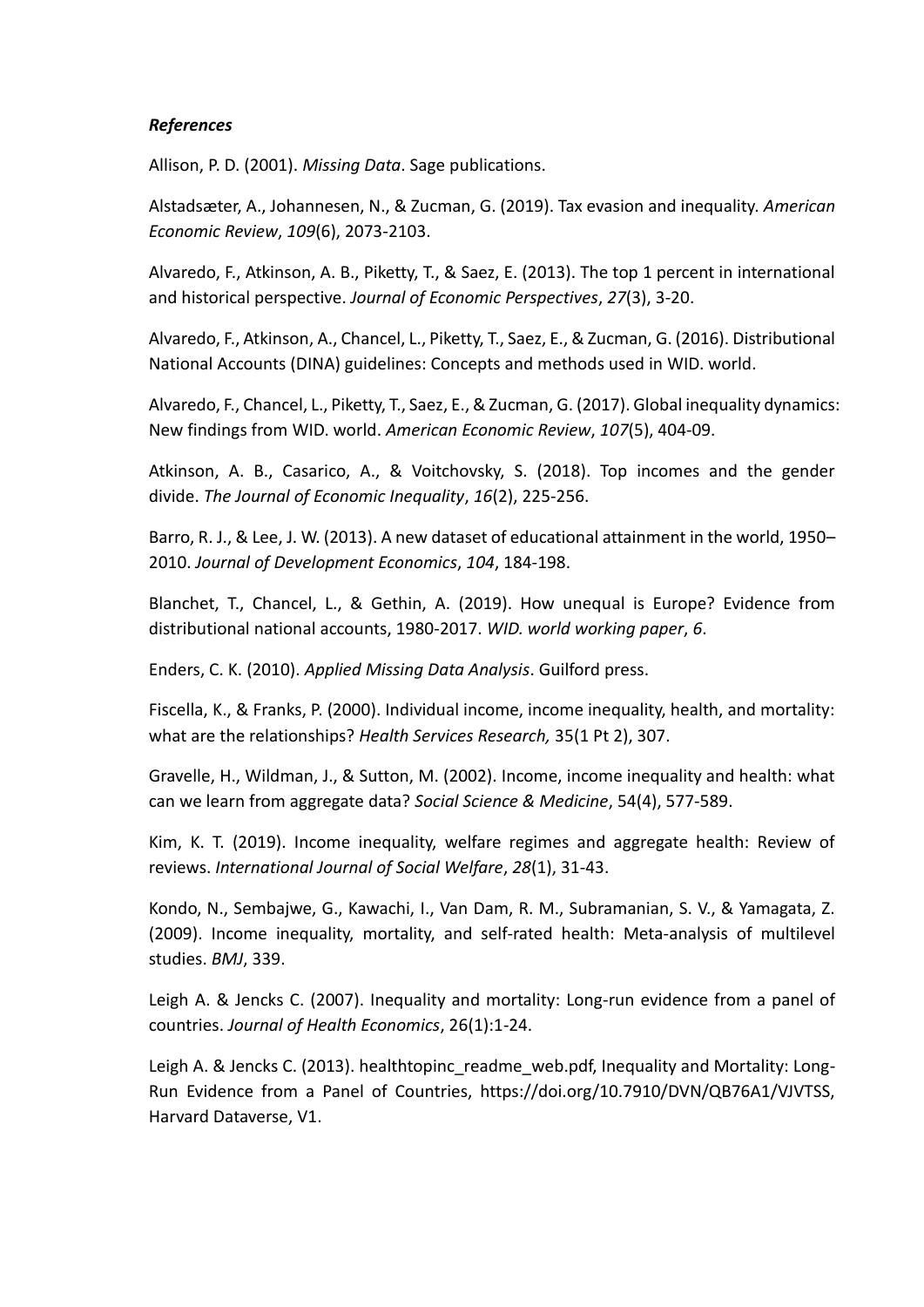Leigh, A. (2007). How closely do top income shares track other measures of inequality? *The Economic Journal*, *117*(524), F619-F633.

Little, R. J. (1992). Regression with missing X's: a review. *Journal of the American Statistical Association*, 87(420), 1227-1237.

Little, R. J., & Rubin, D. B. (2019). *Statistical analysis with missing data* (Vol. 793). John Wiley & Sons.

Lynch, J., Smith, G. D., Harper, S., & Hillemeier, M. (2004). Is income inequality a determinant of population health? Part 2. US national and regional trends in Income inequality and ageand cause-specific mortality. *The Milbank Quarterly*, 82(2), 355-400.

Macinko, J. A., Shi, L., Starfield, B., & Wulu Jr, J. T. (2003). Income inequality and health: a critical review of the literature. *Medical Care Research and Review*, 60(4), 407-452.

Macinko, J. A., Shi, L., & Starfield, B. (2004). Wage inequality, the health system, and infant mortality in wealthy industrialized countries, 1970–1996. *Social Science & Medicine*, 58(2), 279-292.

Maddison, A. (2010). Statistics on world population, GDP and per capita GDP, 1-2008 AD. Historical Statistics, 3, 1-36.

Musil, C. M., Warner, C. B., Yobas, P. K., & Jones, S. L. (2002). A comparison of imputation techniques for handling missing data. *Western Journal of Nursing Research*, *24*(7), 815-829.

OECD (2007). *OECD Health Data 2007: Statistics and Indicators for 30 Countries*. Organisation for Economic Co-operation and Development, Institute for Research and Information in Health Economics (IRDES): Paris.

Patel, V., Burns, J. K., Dhingra, M., Tarver, L., Kohrt, B. A., & Lund, C. (2018). Income inequality and depression: a systematic review and meta-analysis of the association and a scoping review of mechanisms. *World Psychiatry*, 17(1), 76-89.

Pedersen, L., & Petersen, I. (2017). Missing data and multiple imputation in clinical epidemiological research. *Clinical Epidemiology*, *9*, 157.

Piketty, T., & Atkinson, A. B. (2010). *Top Incomes: A Global Perspective*. Oxford University Press.

Rodgers, G. B. (1979). Income and inequality as determinants of mortality: an international cross-section analysis. *Population Studies*, 33(2), 343-351.

Rubin, D. B. (1987). *Multiple Imputation for Nonresponse in Surveys*. Wiley.

Rubin, D. B. (1996). Multiple imputation after 18+ years. *Journal of the American Statistical Association*, *91*(434), 473-489.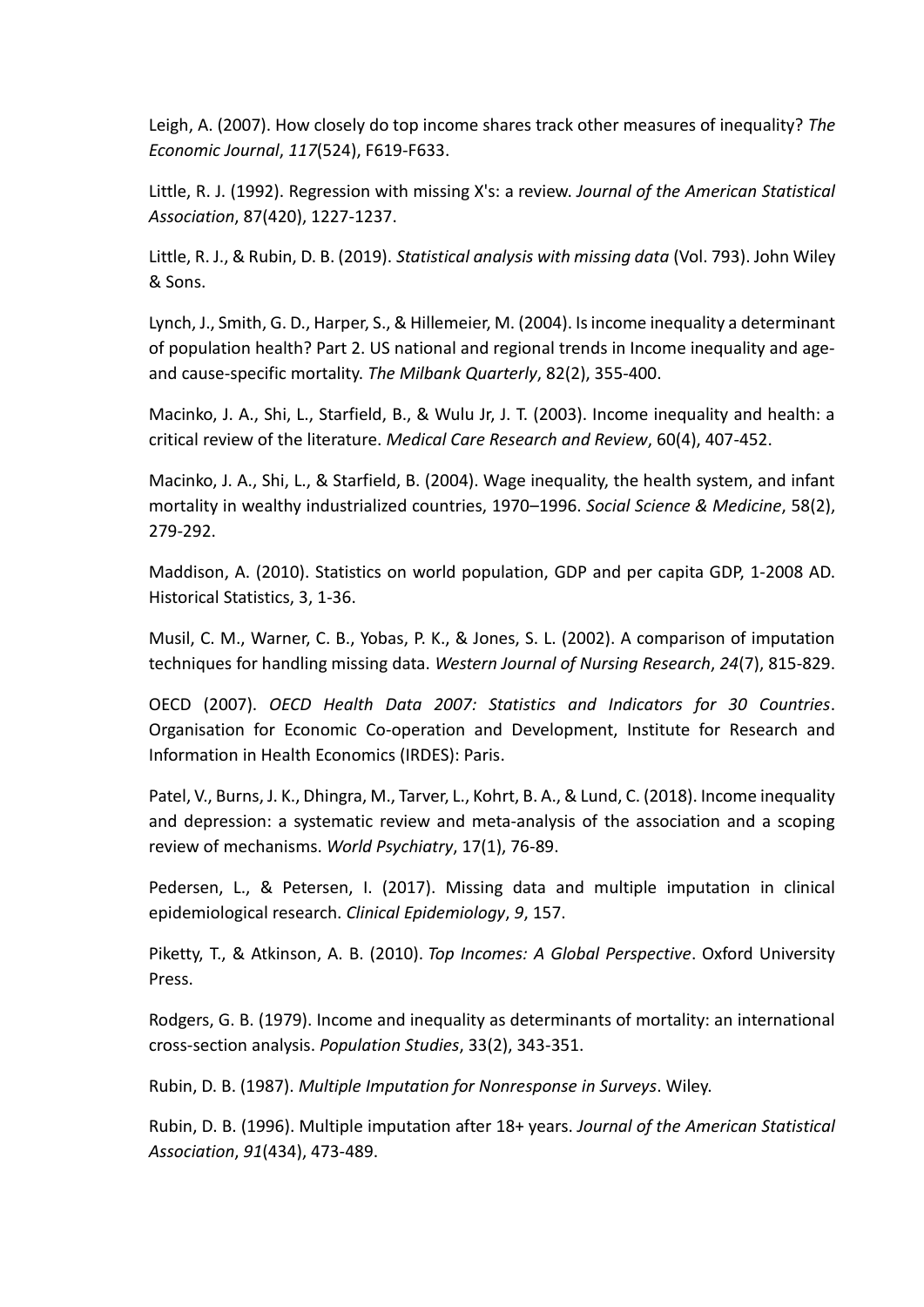StataCorp, L. (2017). Stata survival analysis reference manual. Texas, College Station.

Subramanian, S. V., & Kawachi, I. (2004). Income inequality and health: what have we learned so far? *Epidemiologic Reviews,* 26(1), 78-91.

Von Hippel, P. T. (2020). How many imputations do you need? A two-stage calculation using a quadratic rule. *Sociological Methods & Research*, *49*(3), 699-718.

Wilkinson, R. G. (1998). Mortality and distribution of income. Low relative income affects mortality. *BMJ*, 316(7144), 1611-1612.

Wilkinson, R. G. (2002). *Unhealthy Societies: The Afflictions of Inequality*. Routledge.

Wilkinson, R. G., & Pickett, K. E. (2006). Income inequality and population health: a review and explanation of the evidence. *Social Science & Medicine*, 62(7), 1768-1784.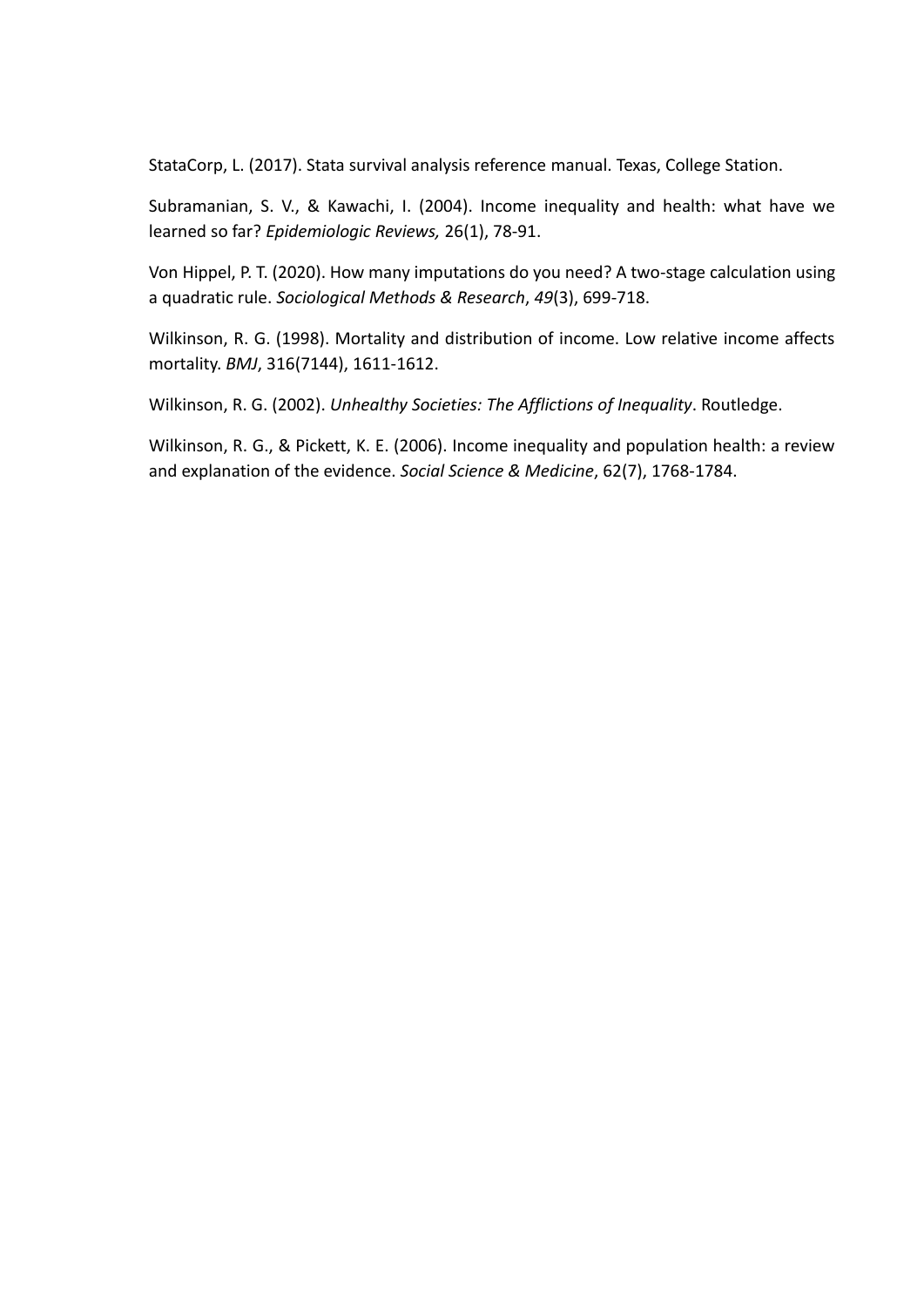## **APPENDIX A: Summary Statistics**

|                                                   | Mean   | Std.<br>dev | Min   | Max    | N   |
|---------------------------------------------------|--------|-------------|-------|--------|-----|
| Income share of richest 10%                       | 31.901 | 4.129       | 22.3  | 43.108 | 407 |
| Average life expectancy at birth (years)          | 74.916 | 2.833       | 66.6  | 80.55  | 473 |
| Log infant mortality rate (per 1,000 live births) | 2.330  | 0.567       | 1.147 | 3.865  | 497 |
| Real GDP per capita (\$1,000s)                    | 14.577 | 4.781       | 3.072 | 29.074 | 528 |
| Average years of education of adults aged 15+     | 9.137  | 1.967       | 4.18  | 12.67  | 108 |
| Log real public health spending per capita        | 6.278  | 1.144       | 1.792 | 7.835  | 420 |
| Log real private health spending per capita       | 5.278  | 1.231       | 1.946 | 8.057  | 420 |

*Note: Data period ranges from 1960 to 2003. All variables are summarized with missing values.*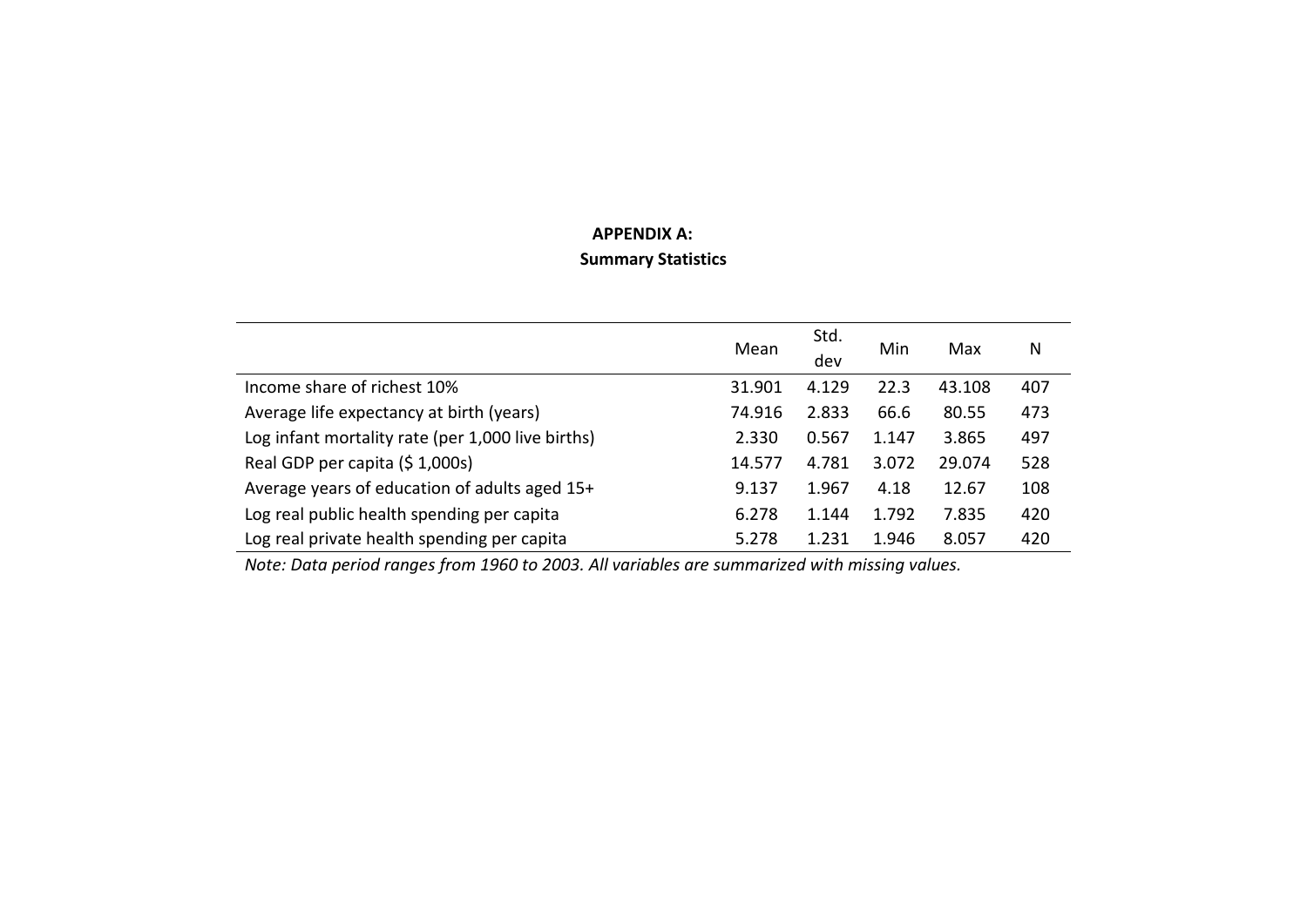#### **APPENDIX B:**

#### **Option Settings and Diagnostics in Multiple Imputation**

In multiple imputation, estimates are sensitive to the options used in the imputation model algorithm. An imputation model is mostly determined by three options. In Stata, these are (i) "*burnin*", (ii) "*burnbetween*", and (iii) "*add*". The first two options determine which set of imputed data should be retained, while the last option determines the total number of retained datasets prior to analysis. This appendix explains how I set the values for these three options.

Like maximum likelihood, multiple imputation employs a concept of "convergence". I follow the approach of focusing on the "worst linear function" (WLF) to diagnose the convergence of my imputation models (Enders, 2010; StataCorp, 2017). "Convergence" in imputation models refers to the properties of "stationarity" and "independence", which are mediated by the options *burnin* and *burnbetween*, respectively.

My study includes three pairs of MI regressions, according to whether the dependent variable is life expectancy (LE) or log of infant mortality (IM) (cf. Columns 7 and 8 in TABLE2, Columns 1 and 2 in TABLE 3, and Columns 3 and 4 in TABLE 3). Although there are two different specifications of regression models, one for LE and one for IM, the imputation model is the same for both for a given dataset because each imputation algorithm uses the other dependent variable as an auxiliary variable in imputing missing values.

In an imputation model, the *burnin* and *burnbetween* values are set first and then diagnostics are used to assess them using worst linear function (WLF) plots (Enders, 2010; StataCrop, 2017). After specifying *burnin* and *burnbetween*, I set the total number of imputations via the *add* option following von Hippel's (2020) approach.

To produce the Multiple Imputation results in TABLE 2, I set *burnin* equal to 1000 and kept *burnbetween* at its default value of 100. To obtain the diagnostic plots, I first ran a pilot imputation with 5 datasets. FIGURE A.1 plots a "time series" graph of the mean of WLF for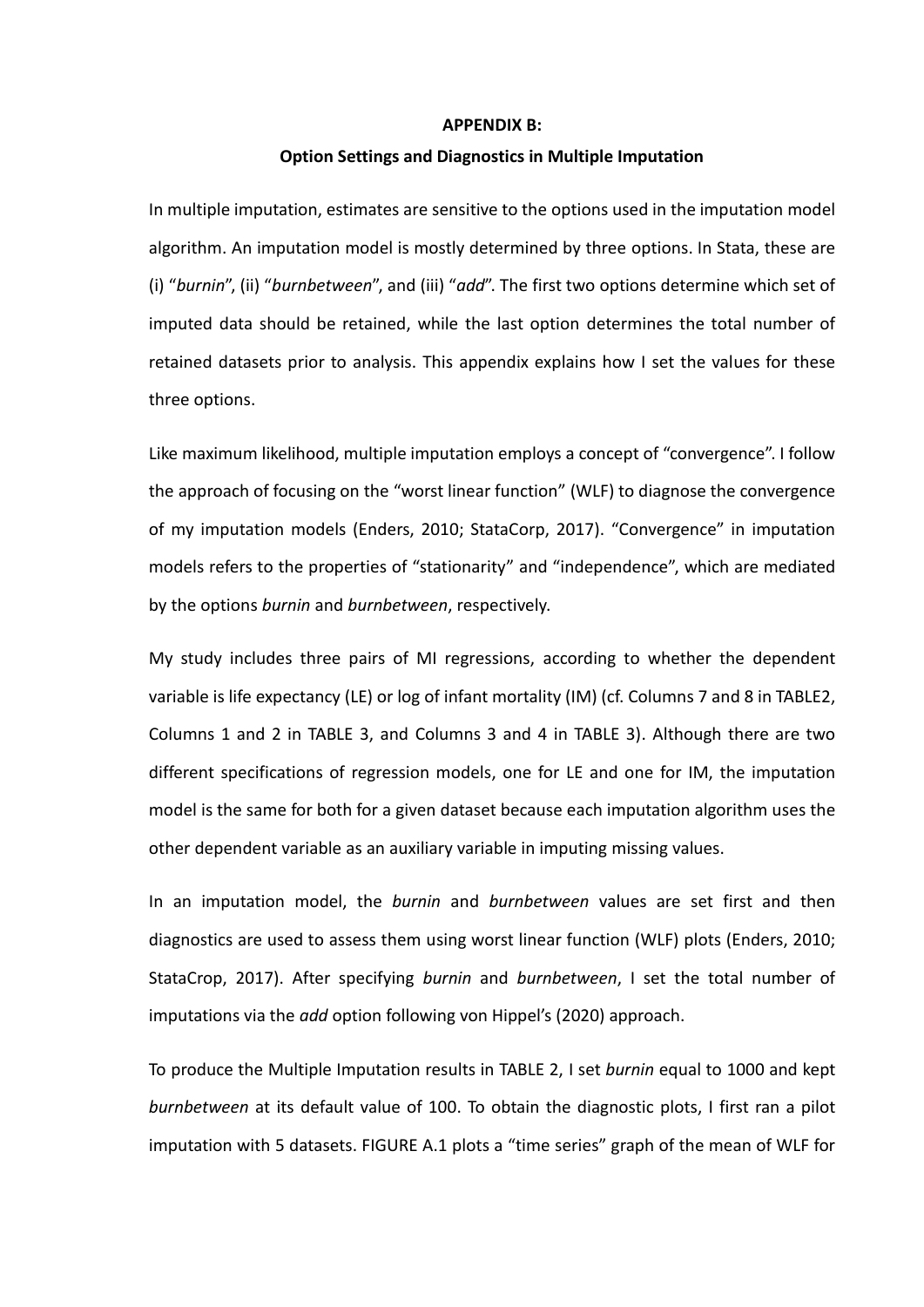each of the 1000 iterations, where iterations substitute as a measure of "time". For *burnin* = 1000, no trend is apparent, indicating the multiple imputation algorithm is "stationary".

FIGURE A.2 plots a correlogram of mean WLF values over iterations. The imputation algorithm builds in a certain degree of dependence from one imputation to another. One wants sufficient "spacing" between imputations so that that the datasets are independent. According to FIGURE A.2, anything beyond 15 to 20 iterations should be sufficient to ensure independence. Thus I keep the default value for *burnbetween* of 100.

I then applied the user-written (by von Hippel) Stata command "*how\_many\_imputations*" to determine the total number of imputations. This command selects a total number of imputations such that the standard errors of the respective estimates will vary less than 5%. For the estimates in TABLE 2, the associated total numbers of imputations were 181 for the life expectancy regression and 191 for the infant mortality regression.

TABLE 3 uses two imputation models, one to generate data for the regressions in Columns 1 and 2, and another for the regressions in Columns 3 and 4. I continue to set the *burnin* and and *burnbetween* options at 1000 and 100, respectively. The diagnostic trend figures for WLF are presented in FIGURES A.3 and A.5., while the diagnostic correlograms are reported in FIGURES A.4 and A.6. All the plots are consistent with "stationarity" and "independence", confirming the selection of my *burnin* and *burnbetween* option values. The corresponding numbers of total imputations are (i) 142 and 178 for the regressions in Columns 1 and 2 of TABLE 3, and (ii) 142 and 133 for the regressions in Columns 3 and 4 of TABLE 3.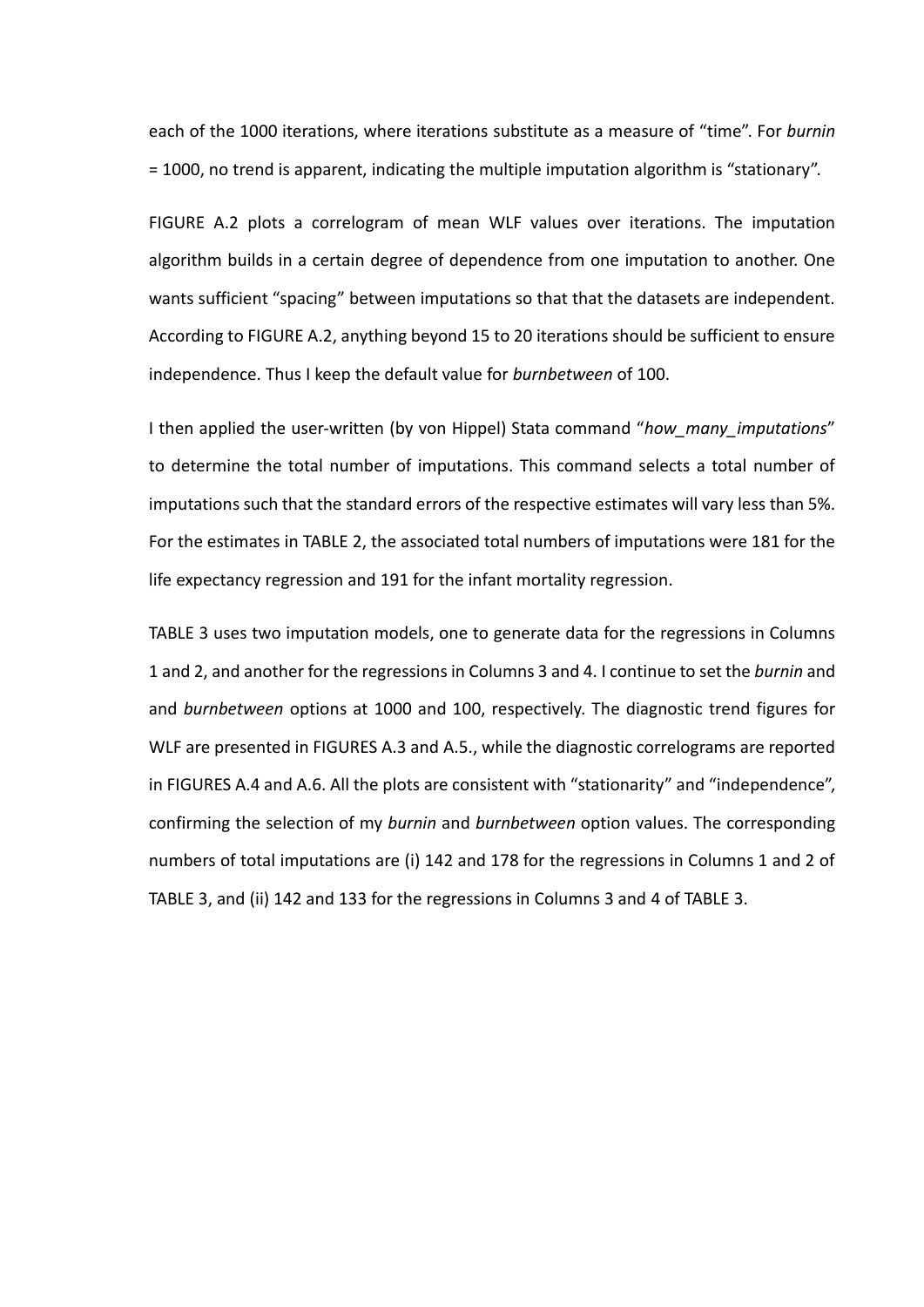

Figure A.1: Time-series plot of WLF (TABLE 2/Columns 7 and 8)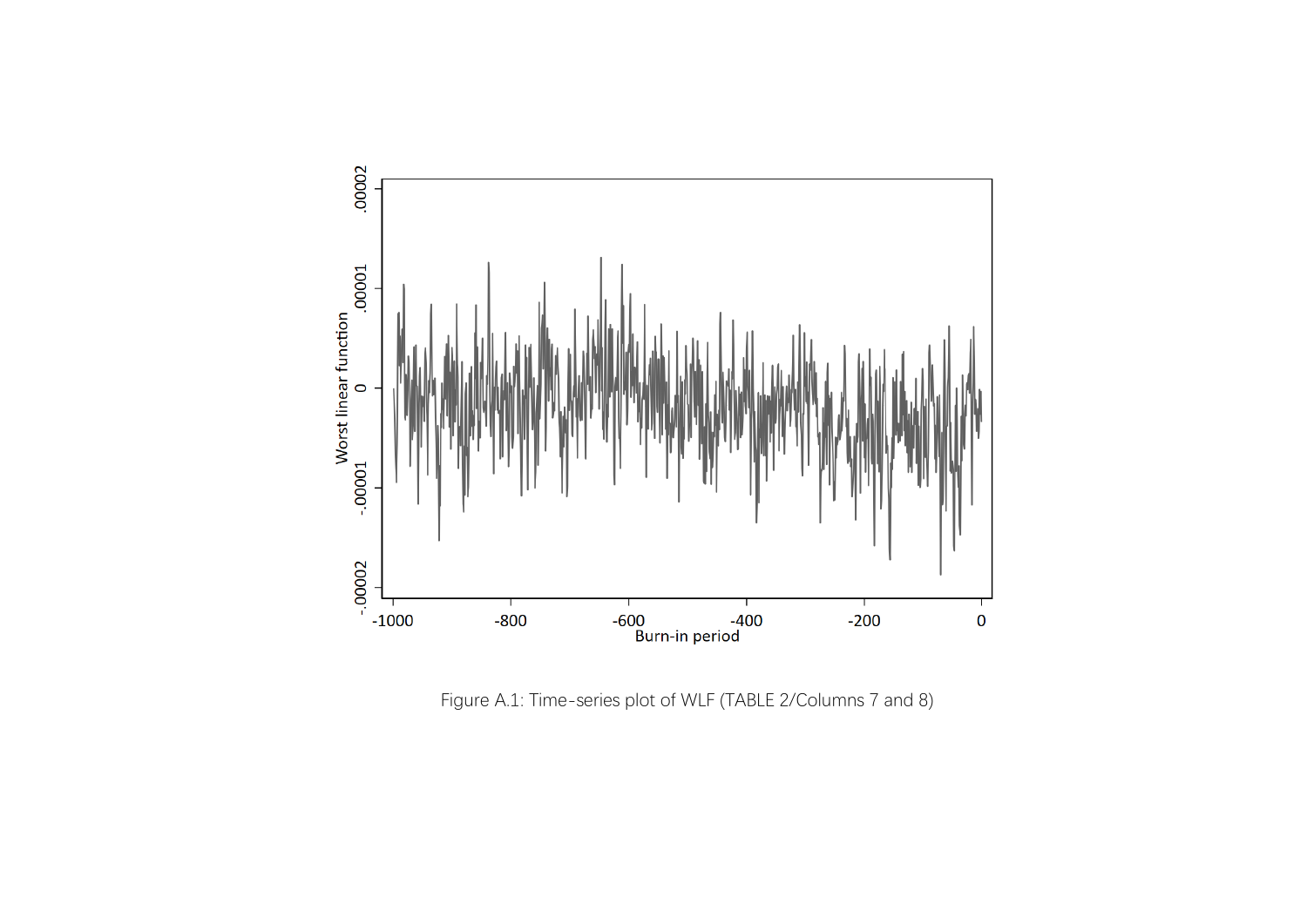

Figure A.2: Autocorrelation plot of WLF (TABLE 2, Columns 7 and 8)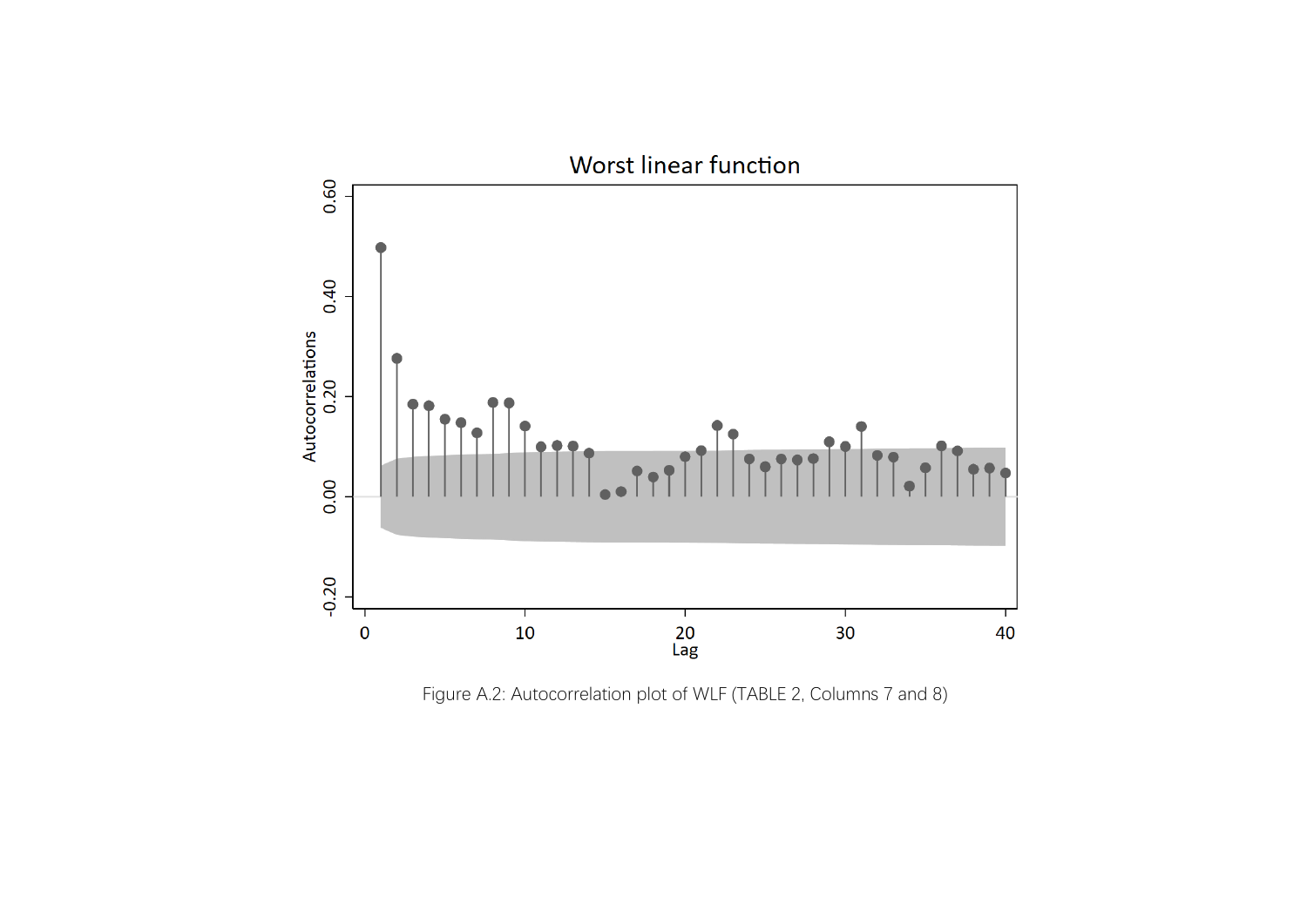

Figure A.3: Time-series plot of WLF (TABLE 3/Columns 1 and 2)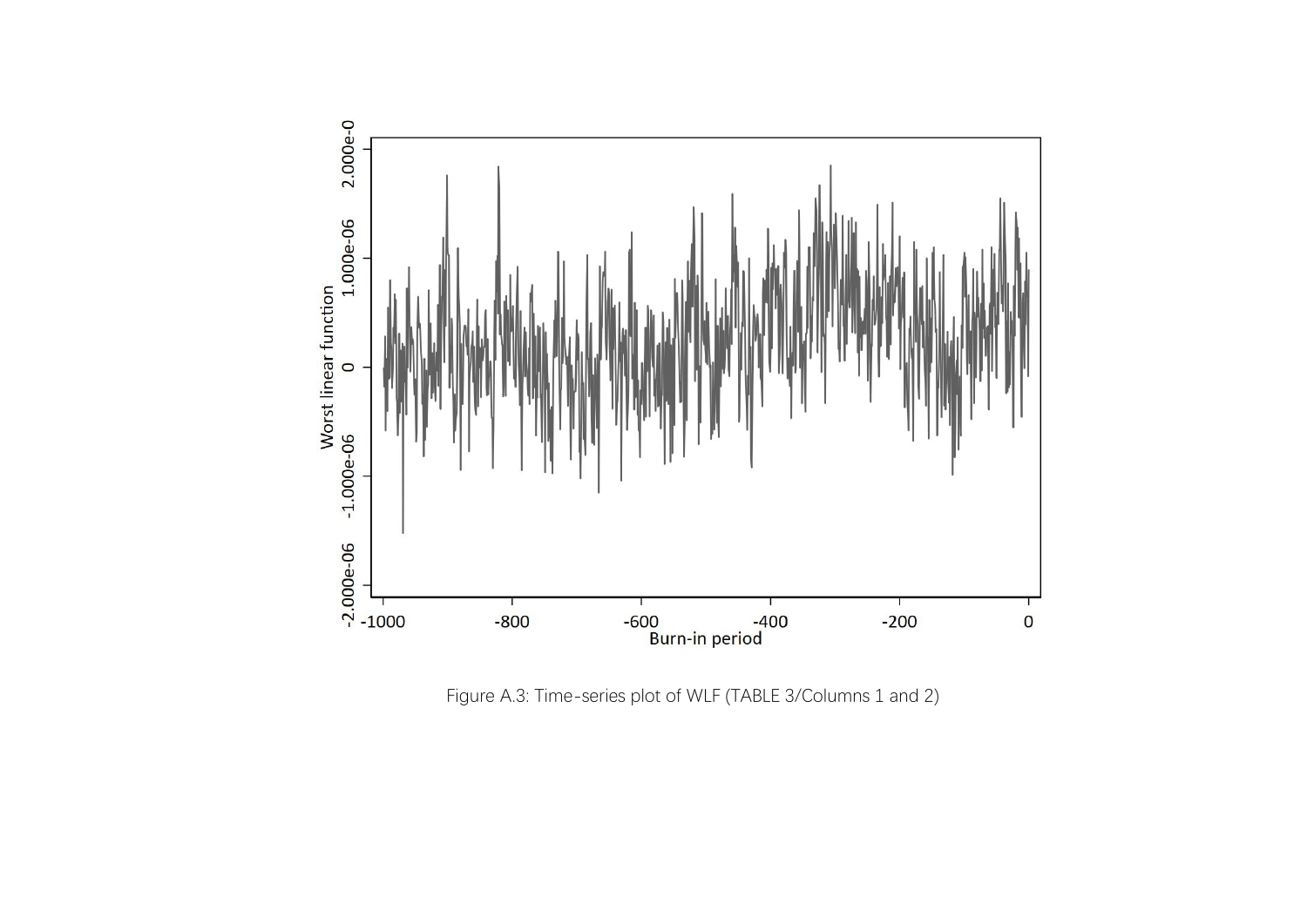

Figure A.4: Autocorrelation plot of WLF (TABLE 3, Columns 1 and 2)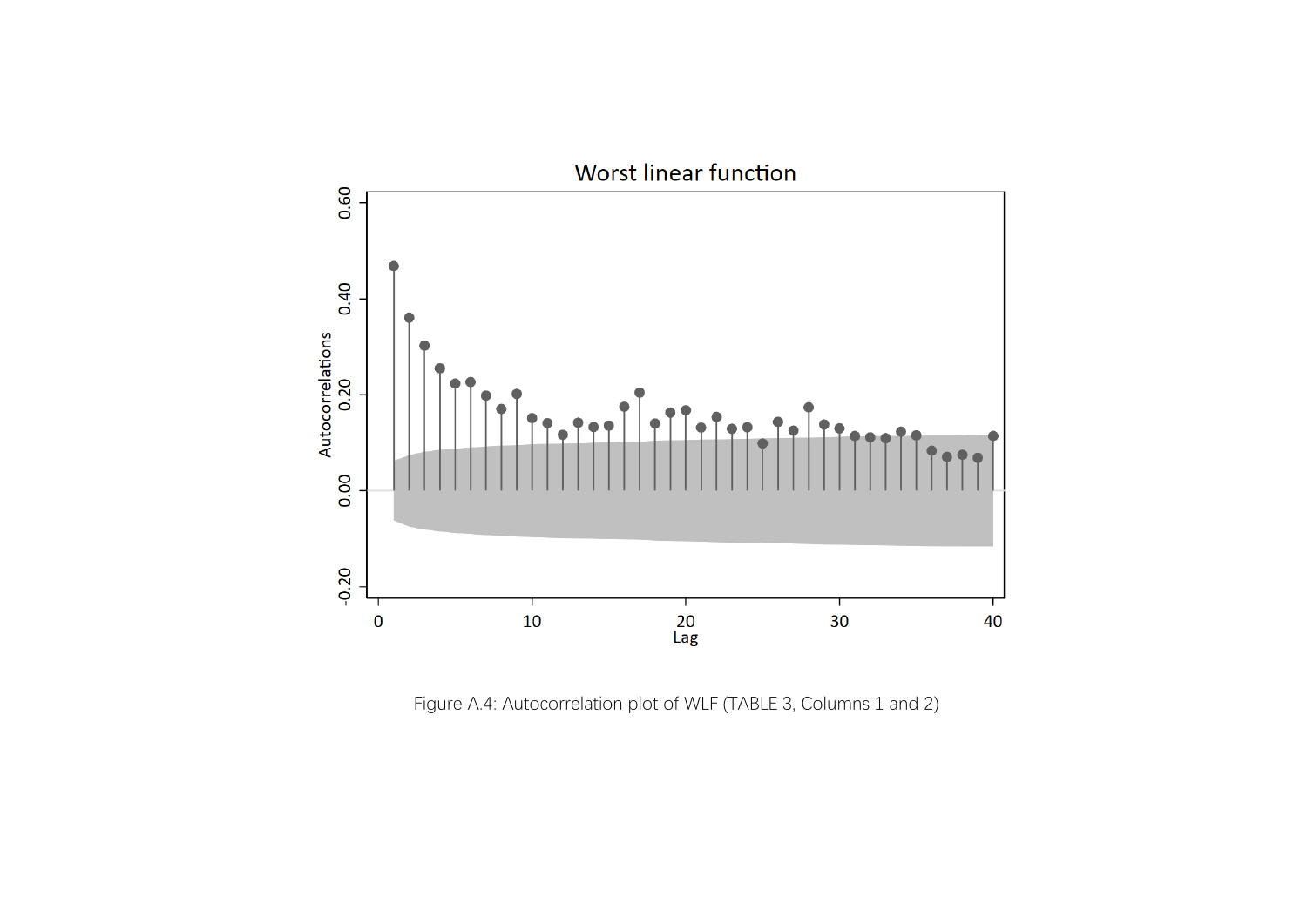

Figure A.5: Time-series plot of WLF (TABLE 3/Columns 3 and 4)